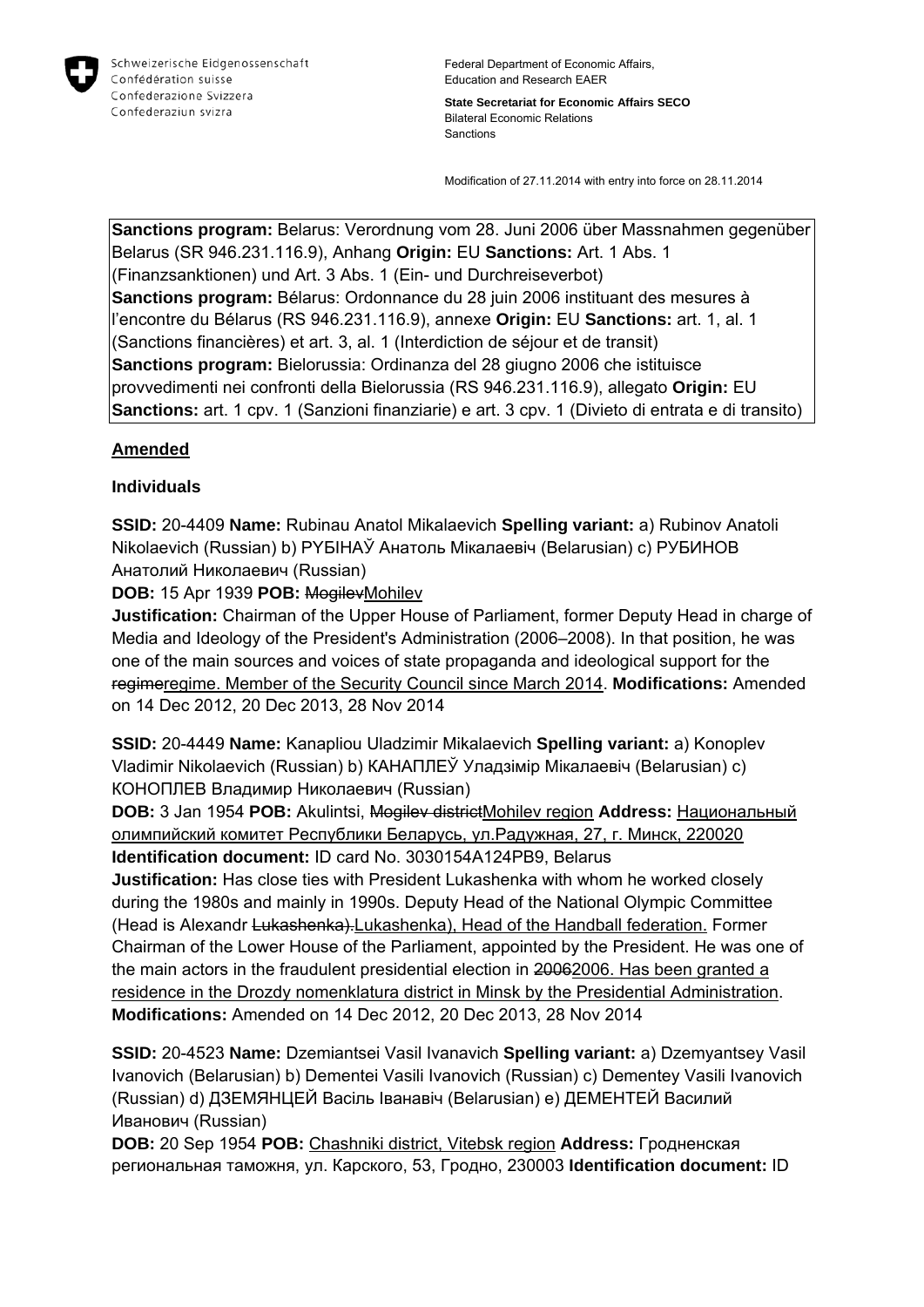card No. 3200954E045PB4, Belarus

**Justification:** Head of the Grodno Customs regional Customs committee, former First deputy Chairman of the KGB (2005–2007), former Deputy Head of the State Customs Committee. Responsible for the repressive workactivity of the KGB against civil society and the democratic opposition, in particular in 2006–2007. **Modifications:** Amended on 14 Dec 2012, 20 Dec 2013, 28 Nov 2014

**SSID:** 20-4603 **Name:** Navumau Uladzimir Uladzimiravich **Spelling variant:** a) Naumov Vladimir Vladimirovich (Russian) b) НАВУМАЎ Уладзімір Уладзіміравіч (Belarusian) c) НАУМОВ Владимир Владимирович (Russian)

**DOB:** 7 Feb 1956 **POB:** Smolensk, Russian Federation

**Justification:** Failed to take action to investigate the case of the unresolved disappearances of Yuri Zakharenko, Viktor Gonchar, Anatoly Krasovski and Dmitri Zavadski in Belarus in 1999–2000. Former Minister of Interior and also former Head of the President's Security Service. As a Minister of Interior he was responsible for the repression over the peaceful demonstrations until his retirement on 6 April 2009 for health reasonsreasons. Received a residence in the Drozdy nomenklatura district in Minsk from the Presidential Administration. **Modifications:** Amended on 14 Dec 2012, 20 Dec 2013, 28 Nov 2014

**SSID:** 20-4610 **Name:** Sivakau Iury Leanidavich **Spelling variant:** a) Sivakau Yury Leanidavich (Belarusian) b) Sivakov Iury Leonidovich (Russian) c) Sivakov Yurij Leonidovich (Russian) d) Sivakov Yuri Leonidovich (Russian) e) СIВАКАЎ Юрый Леанiдавiч (Belarusian) f) СИВАКОВ Юрий Леонидович (Russian)

**DOB:** 5 Aug 1946 **POB:** Onory, Sakhalin Region **Address:** Белорусская ассоциация ветеранов спецподразделений войск МВД 'Честь', Минск Маяковского, 111, 220028 **Justification:** Orchestrated the unresolved disappearances of Yuri Zakharenko, Viktor Gonchar, Anatoly Krasovski and Dmitri Zavadski in Belarus in 1999–2000. Deputy rector of Minsk Institute of Management, formerFormer Minister of Tourism and Sports, former Minister of Interior and former Deputy Head of the Presidential Administration. **Modifications:** Amended on 14 Dec 2012, 20 Dec 2013, 28 Nov 2014

**SSID:** 20-4617 **Name:** Paulichenka Dzmitry Valerievich **Spelling variant:** a) Pavlichenko Dmitri Valerievich (Russian) b) Pavlichenko Dmitriy Valeriyevich (Russian) c) ПАЎЛIЧЭНКА Дзмiтрый Валер'евіч (Belarusian) d) ПАВЛИЧЕНКО Дмитрий Валериевич (Russian) **DOB:** 1966 **POB:** Vitebsk **Address:** Белорусская ассоциация ветеранов спецподразделений войск МВД 'Честь', Маяковского, 111, Минск, 220028 **Justification:** Key person in the unresolved disappearances of Yuri Zakharenko, Viktor Gonchar, Anatoly Krasovski and Dmitri Zavadski in Belarus in 1999–2000. Former Head of the Special Response Group at the Ministry of Interior (SOBR). Businessman, Head of «Honour», the Ministry of Interior's Association of the veterans from special forces from the Ministry of Interior, former Head of the Special Response Group at the ministry of Interior (SOBR).Interior. **Modifications:** Amended on 14 Dec 2012, 20 Dec 2013, 28 Nov 2014

**SSID:** 20-4672 **Name:** Maltsau Leanid Siamionavich **Spelling variant:** a) Maltsev Leonid Semenovich (Russian) b) МАЛЬЦАЎ Леанід Сяменавiч (Belarusian) c) МАЛЬЦЕВ Леонид Семенович (Russian)

**DOB:** 29 Aug 1949 **POB:** Vetenevka (Ветеньевка), Slonim rayon, Grodno Region ((д. Ветеньевка, Слонимского района, Гродненской области)) **Identification document:** ID card No. 3290849A002PB5, Belarus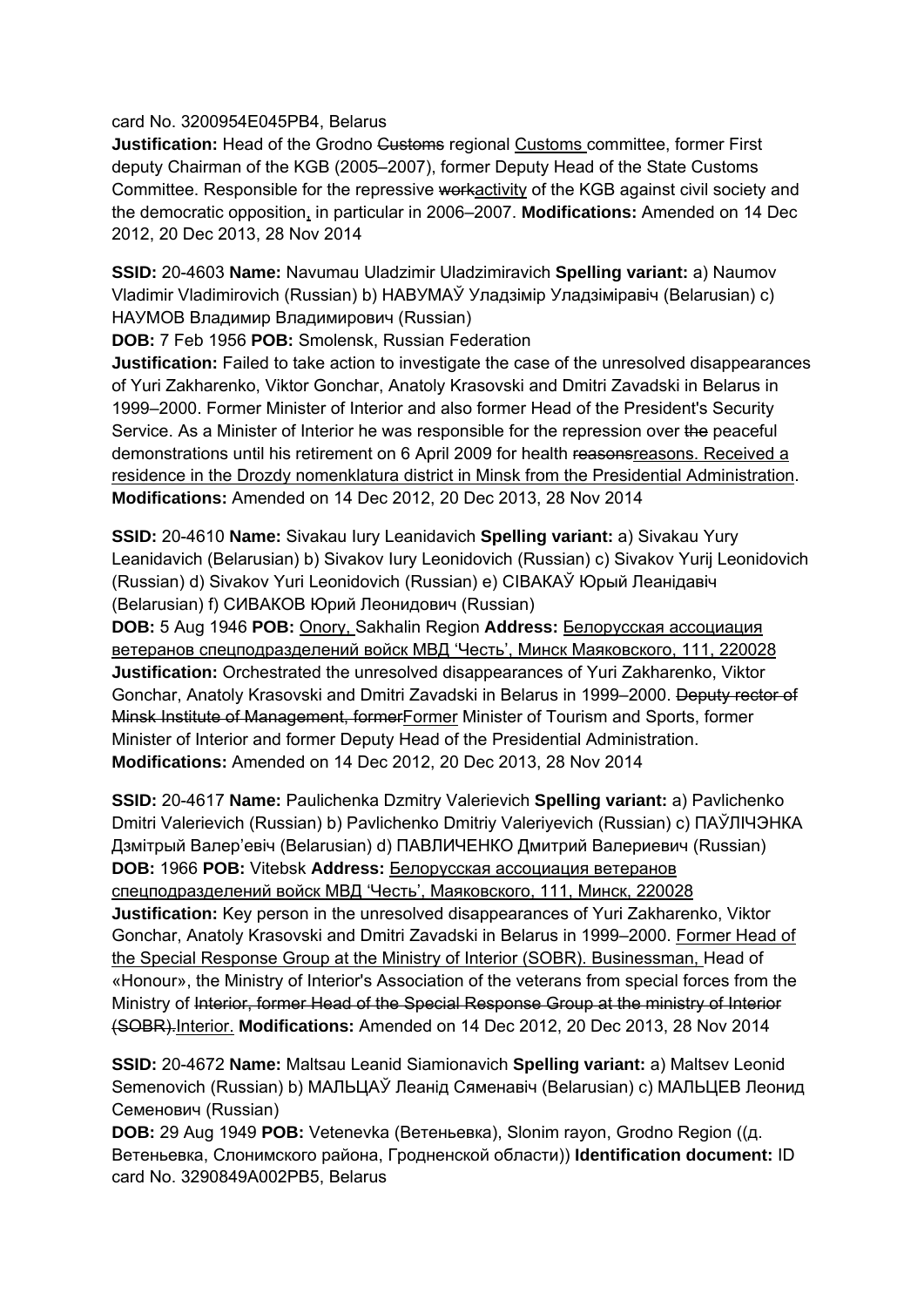**Justification:** Head of the State Border Committee, former Secretary of the Security Council. Responsible for all state security services. He planned and ordered the repression of peaceful demonstrations on 19 December 2010Council. **Modifications:** Amended on 14 Dec 2012, 20 Dec 2013, 28 Nov 2014

**SSID:** 20-4712 **Name:** Rakhmanava Maryna Iurievna **Spelling variant:** a) Rakhmanova Marina Iurievna (Russian) b) РАХМАНАВА Марына Юр'еўна (Belarusian) c) РАХМАНОВА Марина Юрьевна (Russian)

**DOB:** 1970 **POB:** Grodno

**Justification:** Member of the Electoral Commision (CEC).CEC) and Head of the Department of Public Requests in the Hrodna regional administration. As a Member of the Central Electoral Commission, she was responsible for the violations of international electoral standards in the Presidential elections on 19 December 2010 and in the Parliamentary elections of September 2012. **Modifications:** Amended on 14 Dec 2012, 20 Dec 2013, 28 Nov 2014

**SSID:** 20-4716 **Name:** Shchurok Ivan Antonavich **Spelling variant:** a) Shchurok Ivan Antonovich (Russian) b) ШЧУРОК Іван Антонавіч (Belarusian) c) ЩУРОК Иван Антонович (Russian)

**Justification:** Member of the Central Electoral Commission (CEC).CEC) and Head of the Department of Education in the Vitebsk regional administration. As a Member of the Central Electoral Commission, he was responsible for the violations of international electoral standards in the Presidential elections on 19 December 2010 and in the Parliamentary elections of September 2012. **Modifications:** Amended on 14 Dec 2012, 20 Dec 2013, 28 Nov 2014

**SSID:** 20-4732 **Name:** Sauko Valery Iosifavich **Spelling variant:** a) Savko Valeri Iosifovich (Russian) b) САЎКО Валерый Іосіфавіч (Belarusian) c) САВКО Валерий Иосифович (Russian)

**Justification:** Head of the Grodno branch of the pro-regime trade union. Former Head of Regional Election Commission (REC),REC) of Grodno Region for the Presidential electonelection of 20102010 and the local elections of March 2014. As Chairman of a Regional Electoral Commission, he was responsible for the violations of international electoral standards in the Presidential elections on 19 December 20102010, and for the falsifications in the local elections of March 2014 in the Grodno region. **Modifications:**  Amended on 14 Dec 2012, 20 Dec 2013, 28 Nov 2014

**SSID:** 20-4757 **Name:** Konan Viktar Aliaksandravich **Spelling variant:** a) Konon Viktor Aleksandrovich (Russian) b) КОНАН Віктар Аляксандравіч (Belarusian) c) КОНОН Виктор Александрович (Russian)

**Justification:** Has actively undermined democracy in Belarus. In his former role of Deputy Prosecutor GeneralGeneral until 2012, he was in charge and directly involved in all the intelligence activities carried out by the Prosecutor General's office against independent and opposition entities, including in 2010. **Modifications:** Amended on 14 Dec 2012, 20 Dec 2013, 28 Nov 2014

**SSID:** 20-4769 **Name:** Khmaruk Siargei Konstantinovich **Spelling variant:** a) Khmaruk Sergei Konstantinovich (Russian) b) Khmaruk Sergey Konstantinovich (Russian) c) ХМАРУК Сяргей Канстанцінавіч (Belarusian) d) ХМАРУК Сергей Константинович (Russian)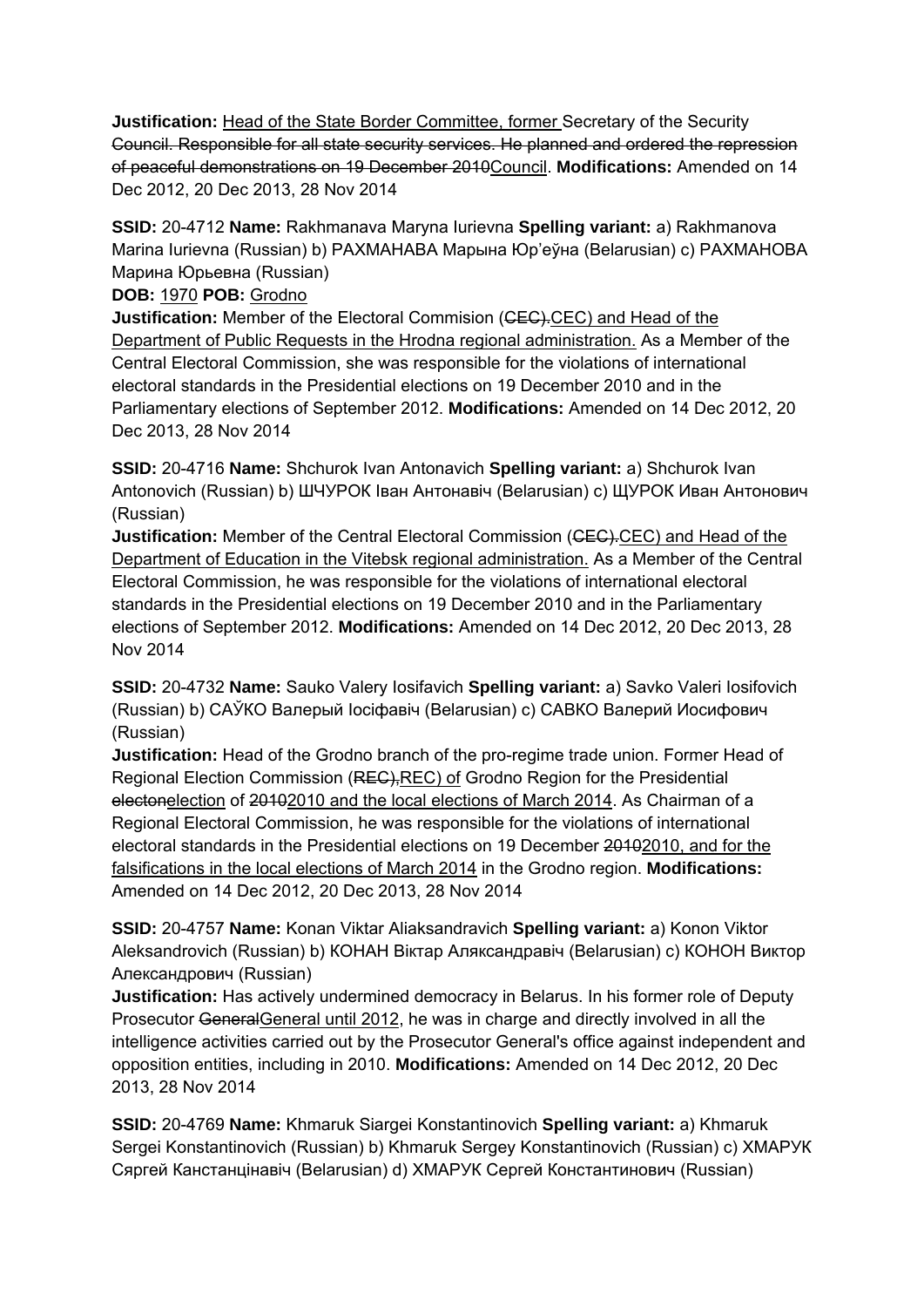**Address:** Прокуратура г. Минска, ул. Раковская 38, Минск **Justification:** Prosecutor of the City of Minsk. Former Prosecutor of the Region of Brest. Responsible for the repression of civil society following the December 2010 elections.elections. Promoted in February 2011 **Modifications:** Amended on 14 Dec 2012, 20 Dec 2013, 28 Nov 2014

**SSID:** 20-4773 **Name:** Dysko Henadz Iosifavich **Spelling variant:** a) Dysko Gennadi Iosifovich (Russian) b) ДЫСКО Генадзь Іосіфавіч (Belarusian) c) ДЫСКО Генадий Иосифович (Russian)

**DOB:** 1964 **POB:** Oshmiany, Grodno region **Address:** ulул. Жесткова, 14а, г.Витебск, 210601 ((ul. Zhestkova, 14a, Vitebsk, 21001014a Vitebsk))

**Justification:** Prosecutor of the Region of VitebskVitebsk until 2.8.2011. Responsible for the repression of civil society following the December 2010 electionselections. This includes responsibility for cases against Siarhei Kavalenka and Andrei Haidukow. **Modifications:**  Amended on 14 Dec 2012, 20 Dec 2013, 28 Nov 2014

**SSID:** 20-4777 **Name:** Shaeu Valiantsin Piatrovich **Spelling variant:** a) Shayeu Valyantsin Piatrovich (Belarusian) b) Shaev Valentin Petrovich (Russian) c) Shayev Valentin Petrovich (Russian) d) ШАЕЎ Валянцін Пятровіч (Belarusian) e) ШАЕВ Валентин Петрович (Russian)

**Justification:** Member of the Security Council, Head of the Investigation Committee, former Deputy Head of the Investigation Committee, former Prosecutor of the Districtregion of GomelHomel. Responsible for the repression of civil society following the December 2010 elections. **Modifications:** Amended on 14 Dec 2012, 20 Dec 2013, 28 Nov 2014

**SSID:** 20-4812 **Name:** Lomats Zianon Kuzmich **Spelling variant:** a) Lomat Zenon Kuzmich (Russian) b) ЛОМАЦЬ Зянон Кузьміч (Belarusian) c) ЛОМАТЬ Зенон Кузьмич (Russian) **DOB: 27 Jan 1944 <b>POB:** KarabaniKarabani, Minsk region

**Justification:** Has actively undermined democracy in Belarus. In his former role as President of the State Control Committee (until 2010) he was one of the main persons involved in the case of Ales Byalyatski, one of the most prominent human rights defenders, Chief of the Belarusian Human Rights Centre "Vyasna", Vice President of FIDH. A. Byalyatski was active in defending and providing assistance to those who suffered from repression in relation to the 19 December 2010 elections and the crackdown on civil society and on the democratic opposition. **Modifications:** Amended on 14 Dec 2012, 20 Dec 2013, 28 Nov 2014

**SSID:** 20-4824 **Name:** Piakarski Aleh Anatolievich **Spelling variant:** a) Pekarski Oleg Anatolievich (Russian) b) ПЯКАРСКI Алег Анатольевіч (Belarusian) c) ПЕКАРСКИЙ Олег Анатольевич (Russian)

**Identification document:** ID card No. 3130564A041PB9, Belarus

**Justification:** Has been actively involved in the repression of civil society in Belarus. As former first Deputy Minister of Interior, Interior (until 2012), he was responsible for the repression of civil society following the December 2010 elections. **Modifications:** Amended on 14 Dec 2012, 20 Dec 2013, 28 Nov 2014

**SSID:** 20-4832 **Name:** Iauseev Ihar Uladzimiravich **Spelling variant:** a) Yauseev Ihar Uladzimiravich (Belarusian) b) Yauseyev Ihar Uladzimiravich (Belarusian) c) Evseev Igor Vladimirovich (Russian) d) Yevseev Igor Vladimirovich (Russian) e) Yevseyev Igor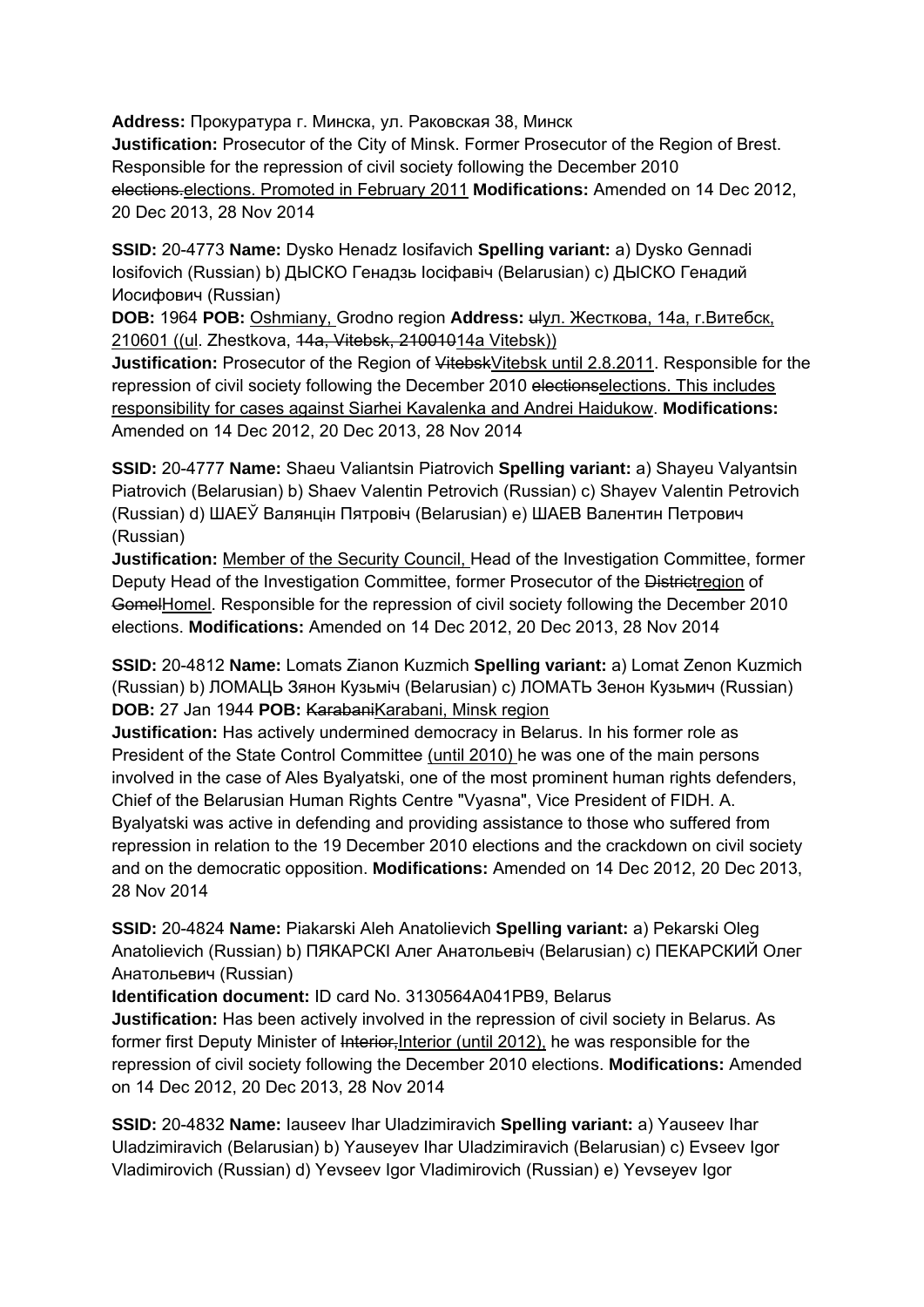Vladimirovich (Russian) f) ЯЎСЕЕЎ Ігар Уладзіміравіч (Belarusian) g) ЕВСЕЕВ Игорь Владимирович (Russian)

**DOB:** 1968 **Address:** пр-т Фрунзе, д.41а, Витебск

**Justification:** Head of the regional Vitebsk police.police (since June 2012), police general (since 2013). Former Deputy Head of Minsk Police and Head of the Minsk anti-riot (OMON) operation team. He commanded the troops that put down the peaceful demonstrations on 19 December 2010 and personally took part in the brutality, for which he received an award and an acknowledgement letter from President Lukashenka in February 2011. In 2011, he also commanded the troops that repressed several other protests by political activists and peaceful citizens in Minsk. **Modifications:** Amended on 14 Dec 2012, 20 Dec 2013, 28 Nov 2014

**SSID:** 20-4845 **Name:** Zaitsau Vadzim Iurievich **Spelling variant:** a) Zaitsev Vadim Iurievich (Russian) b) ЗАЙЦАЎ Вадзім Юр'евіч (Belarusian) c) ЗАЙЦЕВ Вадим Юрьевич (Russian) **DOB:** 1964 **POB:** Zhitomyr region, Ukraine

**Justification:** CEO of the semi-private Cosmos TVTV since June 2013, appointed by the Government of Belarus as representative of the state. Former Head of the KGB.KGB (July 2008 - November 2012). Responsible for transforming the KGB into the main organ of repression of civil society and of the democratic opposition. Responsible for the dissemination, through the media, of false information about the demonstrators on 19 December 2010, alleging that they had brought materials to be used as weapons. He personally threatened the lives and health of the wife and child of former presidential candidate, Andrei Sannikov. He is the main initiator of orders for unlawful harassment of democratic opposition, the torture of political opponents and the mistreatment of prisoners. **Modifications:** Amended on 14 Dec 2012, 20 Dec 2013, 28 Nov 2014

**SSID:** 20-4850 **Name:** Dziadkou Leanid Mikalaevich **Spelling variant:** a) Dedkov Leonid Nikolaevich (Russian) b) ДЗЯДКОЎ Леанід Мікалаевіч (Belarusian) c) ДЕДКОВ Леонид Николаевич (Russian)

**DOB:** Oct 1964 **Address:** КГБ, проспект Независимости, 17, Минск, 210623 **Identification document:** ID card No. 3271064M000PB3, Belarus

**Justification:** AsFormer Deputy Head of the KGB, sharesKGB (since July 2013), in charge of foreign intelligence. He shared responsibility for the repressive workactivity of the KGB against civil society and democratic opposition. **Modifications:** Amended on 14 Dec 2012, 20 Dec 2013, 28 Nov 2014

**SSID:** 20-4854 **Name:** Bakhmatau Ihar Andreevich **Spelling variant:** a) Bakhmatov Igor Andreevich (Russian) b) БАХМАТАЎ Ігар Андрэевіч (Belarusian) c) БАХМАТОВ Игорь Андреевич (Russian)

**Address:** БФСО «Динамо», ул. Кирова 8 корп. 2, г. Минск, 220030

**Justification:** Has been actively involved in the repression of civil society in Belarus. As a former Deputy Head of the KGB, in charge of the staff and the organisation of their tasks, he was responsible for the repressive workactivity of the KGB against civil society and democratic opposition. Reassigned to the reserve forces in May 20122012. Also a member of the Central Council of CJSC Dinamo-Minsk which is listed. **Modifications:** Amended on 14 Dec 2012, 20 Dec 2013, 28 Nov 2014

**SSID:** 20-4878 **Name:** Zakharau Aliaksei Ivanavich **Spelling variant:** a) Zakharov Aleksei Ivanovich (Russian) b) Zakharov Alexey Ivanovich (Russian) c) ЗАХАРАЎ Аляксей Іванавіч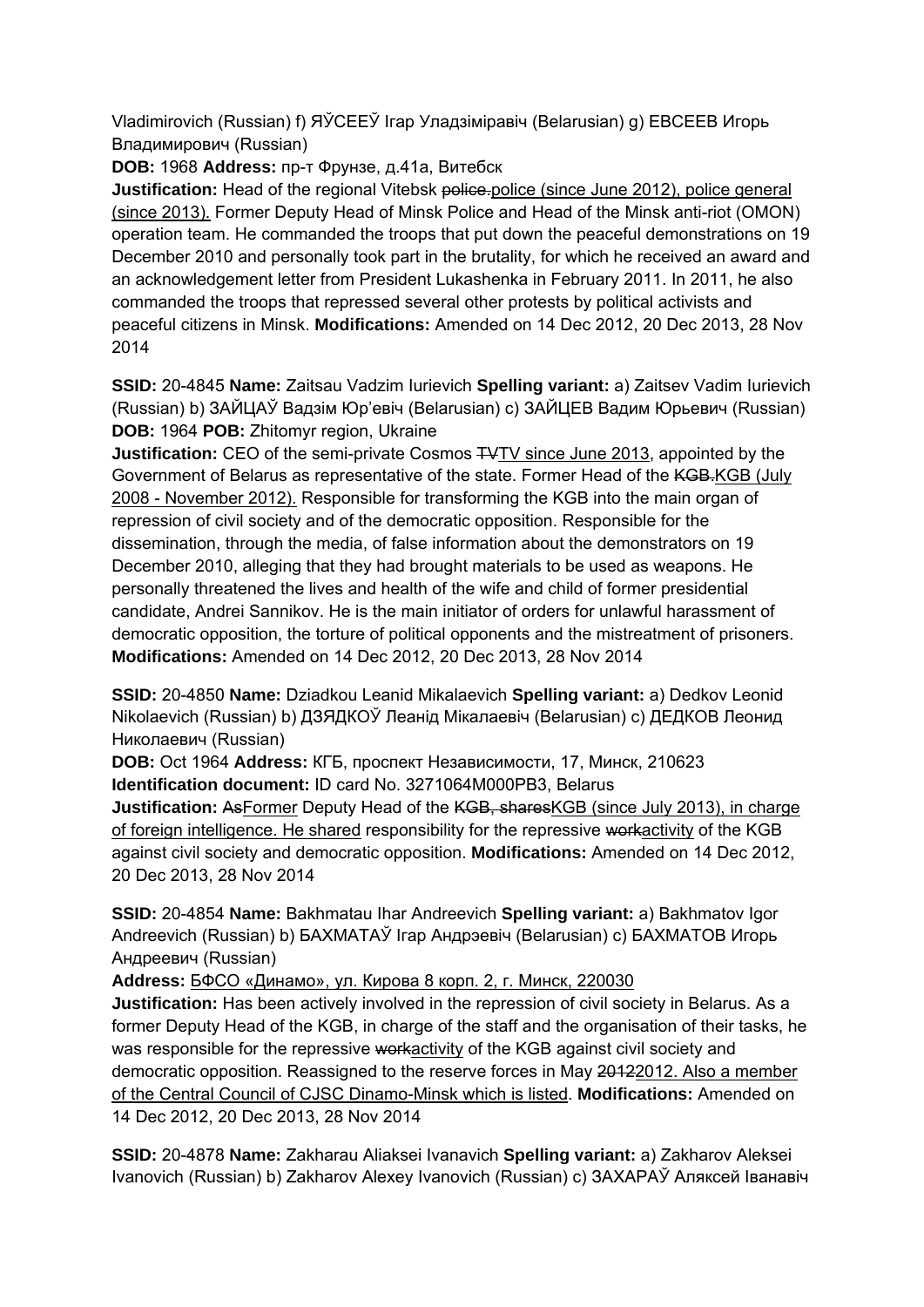(Belarusian) d) ЗАХАРОВ Алексей Иванович (Russian)

**Justification:** Has been actively involved in the repression of civil society in Belarus. As a former Head of Military Counter-intelligence Board of the KGB, KGB (until 2012), he was responsible for the repressive workactivity of the KGB against civil society and the democratic opposition. Under his supervision, KGB staff took part in interrogations of political activists following the demonstration on 19 December 2010. **Modifications:** Amended on 14 Dec 2012, 20 Dec 2013, 28 Nov 2014

**SSID:** 20-4886 **Name:** Rusak Viktar Uladzimiravich **Spelling variant:** a) Rusak Viktor Vladimirovich (Russian) b) РУСАК Віктар Уладзіміравіч (Belarusian) c) РУСАК Виктор Владимирович (Russian)

**DOB:** 4 May 1955 **POB:** Minsk **Address:** Палата представителей Национального собрания Республики Беларусь, ул. Советская, 11, г. Минск, 220010 **Identification document:** ID card No. 3070255A000PB6, Belarus

**Justification:** Member of the Lower Chamber of the Parliament, Deputy Head of the Committee on National Security. Former Head of the KGB Board on Economic Security. ResponsibleHe was responsible for the repressive workactivity of the KGB against civil society and democratic opposition. **Modifications:** Amended on 14 Dec 2012, 20 Dec 2013, 28 Nov 2014

**SSID:** 20-4922 **Name:** Korzh Ivan Aliakseevich **Spelling variant:** a) Korzh Ivan Alekseevich (Russian) b) КОРЖ Іван Аляксеевіч (Belarusian) c) КОРЖ Иван Алексеевич (Russian) **Justification:** General, Head of the KGB of the Region of Grodno. Responsible for the repressive workactivity of the KGB against civil society and democratic opposition in the region of Grodno. **Modifications:** Amended on 14 Dec 2012, 20 Dec 2013, 28 Nov 2014

**SSID:** 20-4934 **Name:** Liaskouski Ivan Anatolievich **Spelling variant:** a) Leskovski Ivan Anatolievich (Russian) b) ЛЯСКОЎСКI Іван Анатольевіч (Belarusian) c) ЛЕСКОВСКИЙ Иван Анатольевич (Russian)

**Justification:** Former Head of the KGB for Gomelthe region of Homel and former Deputy Head of the KGB for GomelHomel. Responsible for the repressive workactivity of the KGB against civil society and democratic opposition in the region of GomelHomel. He was removed from his position by the President on 2 April 2014 for improper conduct. **Modifications:** Amended on 14 Dec 2012, 20 Dec 2013, 28 Nov 2014

**SSID:** 20-4942 **Name:** Volkau Siarhei Mikhailavich **Spelling variant:** a) Volkov Sergei Mikhailovich (Russian) b) Volkov Sergey Mikhailovich (Russian) c) ВОЛКАЎ Сяргей Мiхайлавiч (Belarusian) d) ВОЛКОВ Сергей Анатольевич (Russian) **Justification:** Has been actively involved in the repression of civil society in Belarus. As a former Head of the KGB Board of Intelligence, he was responsible shared responsability for the repressive workactivity of the KGB against civil society and democratic opposition. **Modifications:** Amended on 14 Dec 2012, 20 Dec 2013, 28 Nov 2014

**SSID:** 20-4946 **Name:** Zhadobin Iury Viktaravich **Spelling variant:** a) Zhadobin Yury Viktaravich (Belarusian) b) Zhadobin Iuri Viktorovich (Russian) c) Zhadobin Yuri Viktorovich (Russian) d) ЖАДОБIН Юрый Віктаравіч (Belarusian) e) ЖАДОБИН Юрий Викторович (Russian)

**DOB:** 14 Nov 1954 **POB:** Dnipropetrovsk **Identification document:** ID card No. 3141154A021PB0, Belarus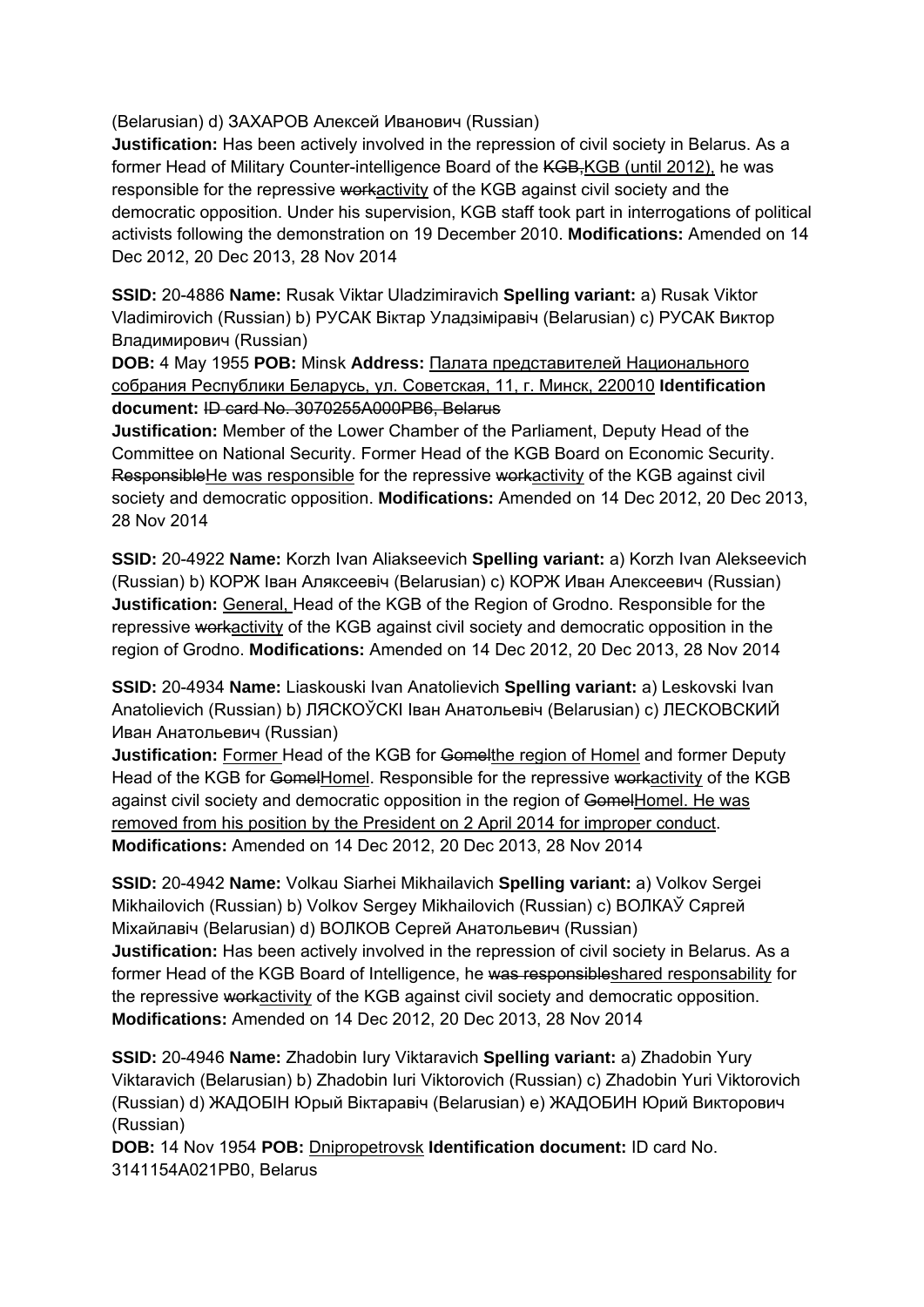**Justification:** Minister of DefenceDefence since December 2009. As a member of the Security Council, he approves the repressive decisions agreed at ministerial level, including the decision to repress the peaceful demonstrations on 19 December 2010. After December 2010, he praised the "total defeat of destructive forces", when referring to the democratic opposition. **Modifications:** Amended on 14 Dec 2012, 20 Dec 2013, 28 Nov 2014

**SSID:** 20-4951 **Name:** Krasheuski Viktar **Spelling variant:** a) Krashevski Viktor (Russian) b) КРАШЭЎСКI Віктар (Belarusian) c) КРАШЕВСКИЙ Виктор (Russian) **Justification:** General, former Head of the GRU.GRU (Intelligence Department of the Ministry of Defence) and Deputy Chief of staff of the Armed Forces of Belarus (until February 2013). Responsible for the workactivity of the intelligence services in the repression of civil society and of the democratic opposition. **Modifications:** Amended on 14 Dec 2012, 20 Dec 2013, 28 Nov 2014

**SSID:** 20-5007 **Name:** Zhuk Dzmitry Aliaksandravich **Spelling variant:** a) Zhuk Dmitri Aleksandrovich (Russian) b) ЖУК Дзмітрый Аляксандравіч (Belarusian) c) ЖУК Дмитрий Александрович (Russian)

**DOB:** 7 Jul 1970 **Address:** БЕЛОРУССКОЕ ТЕЛЕГРАФНОЕ АГЕНТСТВО Республика Беларусь, ул. Кирова, 26, Минск, 220030 **Identification document:** ID card No. 3070770A081PB7, Belarus

**Justification:** Director General (CEO) State News Agency BELTABELTA since May 2003. Responsible for relaying state propaganda in the media, which has supported and justified the repression of the democratic opposition and of civil society on 19 December 2010 using falsified information. **Modifications:** Amended on 14 Dec 2012, 20 Dec 2013, 28 Nov 2014

**SSID:** 20-5019 **Name:** Sirenka Viktar Ivanavich **Spelling variant:** a) Sirenko Viktor Ivanovich (Russian) b) CIРЭНКА Віктар Іванавіч (Belarusian) c) СИРЕНКО Виктор Иванович (Russian)

**DOB:** 4 Mar 1962 **Address:** Комитет по здравоохранению Минского горисполкома, ул. Маяковского, 22, корп. 2,, г. Минск, 220006 **Identification document:** ID card No. 3040362B062PB7, Belarus

**Justification:** Head of the Committee for Health Care of Minsk City and former Chief Surgeon of the Minsk Emergency Hospital. He did not oppose the kidnapping of the presidential candidate, Nekliayev, who was transported to his hospital after being severely beaten on 19 December 2010 and, by failing to call the police, cooperated with the unknown perpetrators. Such inaction led him to be promotedpromoted. As Head of the Committee for Health Care of Minsk City is responsible for supervising use of labour-sanitary institutions in the suppression of human rights. **Modifications:** Amended on 14 Dec 2012, 20 Dec 2013, 28 Nov 2014

**SSID:** 20-5142 **Name:** Lukashenka Dzmitry Aliaksandravich **Spelling variant:** a) Lukashenko Dmitri Aleksandrovich (Russian) b) ЛУКАШЭНКА Дзмітрый Аляксандравіч (Belarusian) c) ЛУКАШЕНКО Дмитрий Александрович (Russian)

**DOB:** 23 Mar 1980 **Address:** President's Sports Club, ул. Старовиленская, 4, г. Минск, 220029

**Justification:** Businessman, with active participation in financial operations involving the Lukashenka familyfamily. Chairman of the Presidential Sports Club. **Modifications:**  Amended on 14 Dec 2012, 20 Dec 2013, 28 Nov 2014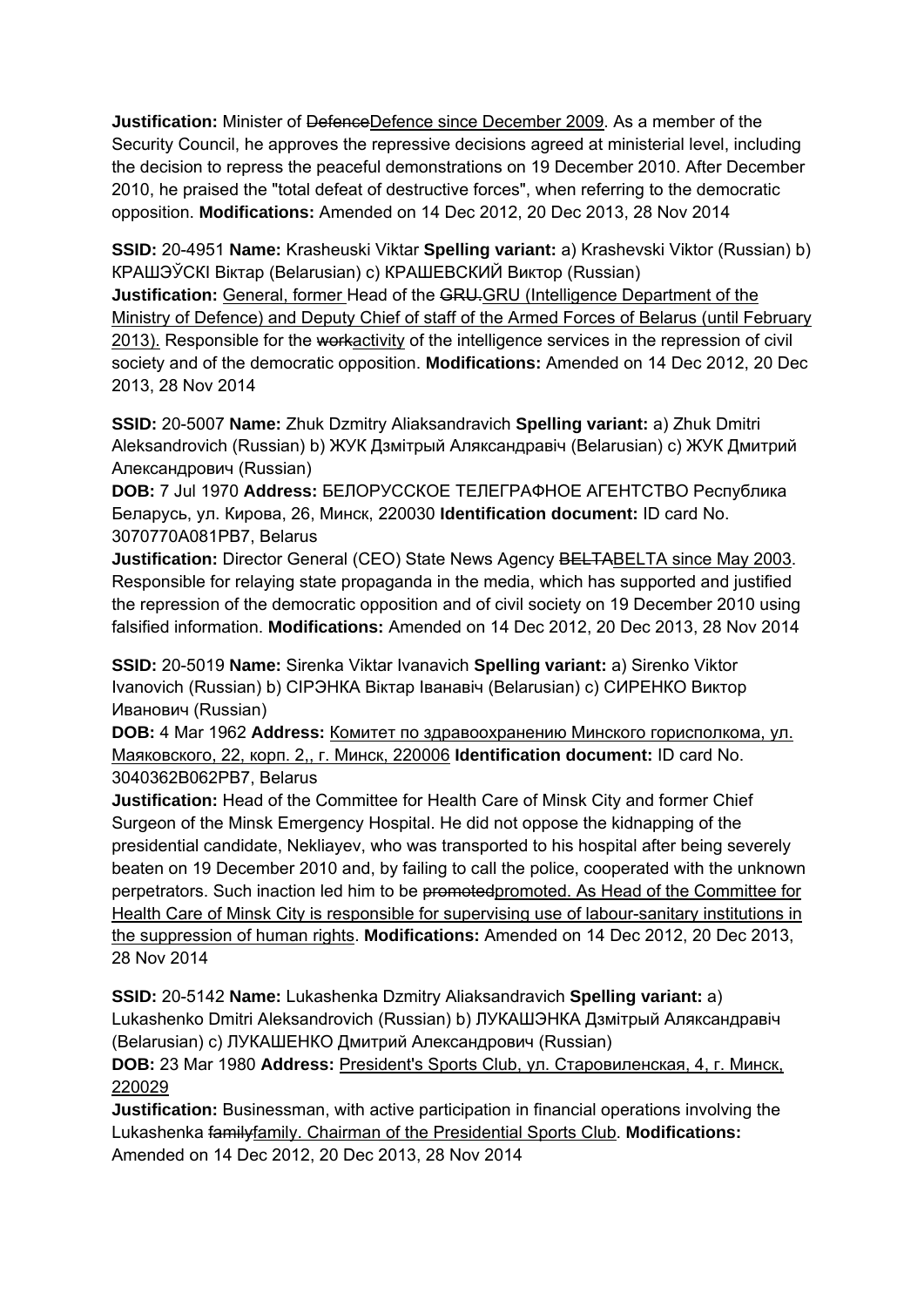**SSID:** 20-5150 **Name:** Kuzniatsou Ihar Nikonavich **Spelling variant:** a) Kuznetsov Igor NikonovivhNikonovich (Russian) b) КУЗНЯЦОЎ Ігар Ніконавіч (Belarusian) с) КУЗНЕЦОВ Игорь Никонович (Russian)

## **Address:** КГБ, проспект Независимости, 17KGB Training Centre, Бядули 2, Минск, 210623220034

**Justification:** General, Head of KGB Training Centre, former Head of the KGB in the Minsk region and in Minsk city. As the person responsible for preparing and training KGB staff, he was responsible for the repressive workactivity of the KGB against civil society and the democratic opposition. In relation to his previous functions, he was responsible for the same repressive workactivity of the KGB in Minsk city and in the region of Minsk. **Modifications:**  Amended on 14 Dec 2012, 20 Dec 2013, 28 Nov 2014

**SSID:** 20-5158 **Name:** Hureeu Siarhei Viktaravich **Spelling variant:** a) Hureyeu Siarhey Viktaravich (Belarusian) b) Gureev Sergei Viktorovich (Russian) c) Gureyev Sergey Viktorovich (Russian) d) ГУРЭЕЎ Сяргей Віктаравіч (Belarusian) e) ГУРЕЕВ Сергей Викторович (Russian)

**Justification:** Has been actively involved in the repression of civil society in Belarus. As a former Deputy Minister of Interior and Head of Preliminary Investigation he was responsible for the violent suppression of protests and violations of human rights during investigation proceedings in relation to the December 2010 elections. Joined the reserve forces in February 20122012. Currently a General in the reserve forces. **Modifications:** Amended on 14 Dec 2012, 20 Dec 2013, 28 Nov 2014

**SSID:** 20-5178 **Name:** Skurat Viktar Vatslavavich **Spelling variant:** a) Skurat Viktor Vatslavovich (Russian) b) СКУРАТ Віктар Вацлавaвiч (Belarusian) c) СКУРАТ Виктор Вацлавович (Russian)

**Justification:** Former Head of Minsk Municipal Directorate of the Public Security Department of the Ministry of Interior. In this capacity responsible for severe human rights violations and the repression of civil society and democratic opposition, notably in the aftermath of the presidential elections of 2010. In February 2011, he received an award andin the form of an acknowledgement letter from President Lukashenkacertificate for his active participation and implementationservices. Retired since February 2013. Head of orders during the repressionsecurity department of the 19 December 2010 demonstrationsholding company 'MZOR', which is a state owned company under the responsibility of the Ministry of Industry of the Republic of Belarus and therefore directly associated with the Lukashenka regime. **Modifications:** Amended on 14 Dec 2012, 20 Dec 2013, 28 Nov 2014

**SSID:** 20-5194 **Name:** Zaharouski Anton Uladzimiravich **Spelling variant:** a) Zagorovski Anton Vladimirovich (Russian) b) ЗАГАРОЎСКI Антон Уладзiмiравiч (Belarusian) c) ЗАГОРОВСКИЙ Антон Владимирович (Russian)

**Justification:** Prosecutor of the City of Minsk, former Prosecutor of the Frunzenski District of Minsk, dealing with the case of protestor Vasili Parfenkov Parfenkov in February 2011, and with the case against A. Sannikau in July 2011. Responsible for implementing the politicallymotivated administrative and criminal sanctions against representatives of civil society. **Modifications:** Amended on 14 Dec 2012, 20 Dec 2013, 28 Nov 2014

**SSID:** 20-5206 **Name:** Liabedzik Mikhail Piatrovich **Spelling variant:** a) Lebedik Mikhail Petrovich (Russian) b) ЛЯБЕДЗIК Мiхаiл Пятровiч (Belarusian) c) ЛЕБЕДИК Михаил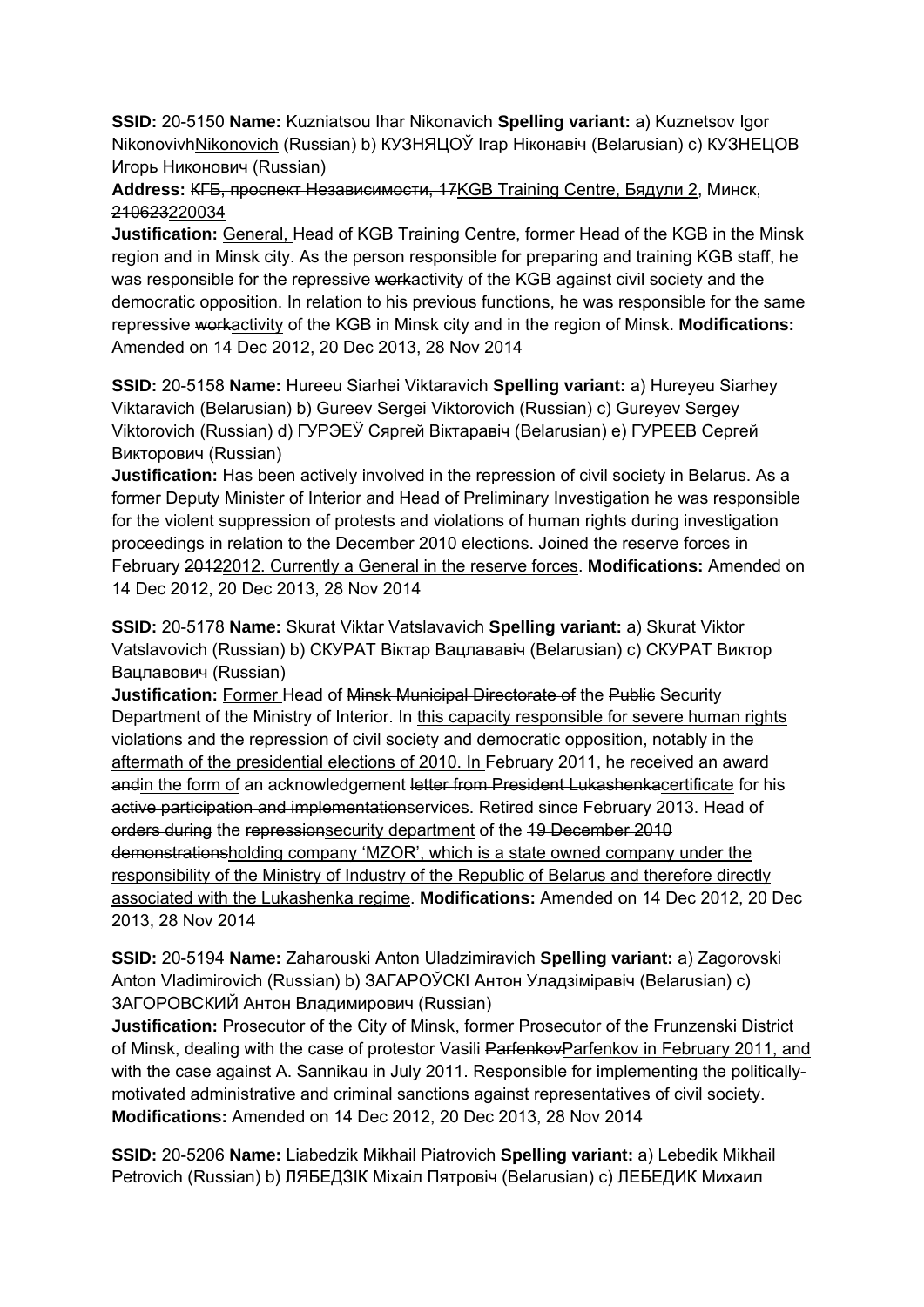### Петрович (Russian)

## **Address:** Ул. Б.Хмельницкого, 10 а, Минск, 220013

**Justification:** During the 2010 Presidential electoral campaign he was appointed the Head of the Central Electoral Committee. First Deputy Head (re-appointed on 21 January 2014) of the Supervisory Board in charge of monitoring the compliance with procedures and rules of election campaigning in the media, and, as such, has played an active role for the regime propaganda during the election campaigns of 2010 and 2012. On 26 October 2011 he was awarded the 'Order of Franzisk Skorina' by the President. In September 2012, he refused to include members of the independent media in the Board. First Deputy Editor of the newspaper of the President's Administration and main propaganda newspaper «Sovietskaia Belarus». Source of pro-governmental policy, falsifying facts and making unfair comments on the ongoing processes in Belarus against the democratic opposition and civil society, which have been systematically highlighted in a negative and derogatory way, in particular after the Presidential elections in 2010. **Modifications:** Amended on 14 Dec 2012, 20 Dec 2013, 28 Nov 2014

**SSID:** 20-5245 **Name:** Pykina Natallia Mikhailauna **Spelling variant:** a) Pykina Natalia Mikhailauna (Belarusian) b) Pikina Natalia Mikhailovna (Russian) c) Pykina Natalya Mikhailovna (Russian) d) ПЫКIНА Наталля Міхайлаўна (Belarusian) e) ПЫКИНА Наталья Михайловна (Russian)

**DOB:** 20 Apr 1971 **POB:** Rakov **Address:** Суд Партизанского района г. Минска, ул. Семашко, 33, Минск, 220027

**Justification:** Responsible for implementing the politically-motivated administrative and criminal sanctions against representatives of civil society. Judge of the Partizanski District Court dealing with Likhovid's case. On 29 March 2011, she sentenced Mr. Likhovid, an activist of «The Movement for Freedom», to 3 and a halfthree-and-a-half years in prisonprison. She has been appointed Deputy Chairman of the Partizanski District Court of Minsk. **Modifications:** Amended on 14 Dec 2012, 20 Dec 2013, 28 Nov 2014

**SSID:** 20-5264 **Name:** Chatviartkova Natallia Alexeeuna **Spelling variant:** a) Chetvertkova Natalia Alexeevna (Russian) b) Chetvertkova Natalya Alexeevna (Russian) c) ЧАТВЯРТКОВА Наталля Алексееўнa (Belarusian) d) ЧЕТВЕРТКОВА Наталья Алексеевнa (Russian)

**Justification:** Former Deputy President and judge of the Partizanski District Court of Minsk.Minsk (until 18.6.2012). She dealt with the trial of ex-presidential candidate Andrei Sannikov, civil society activist Ilia Vasilevich, Fedor Mirzoianov, Oleg Gnedchik and Vladimir Yeriomenok. Her way of conducting the trial iswas a clear violation of the Code of Criminal Procedure. She sustained the use of evidence and testimonies irrelevant to the accused. **Modifications:** Amended on 14 Dec 2012, 20 Dec 2013, 28 Nov 2014

**SSID:** 20-5284 **Name:** Zhukouski Siarhei Kanstantsinavich **Spelling variant:** a) Zhukovski Sergei Konstantinovich (Russian) b) ЖУКОЎСКI Сяргей Канстанцінавіч (Belarusian) c) ЖУКОВСКИЙ Сергей Константинович (Russian)

**Justification: PublicDeputy Prosecutor of the Zavodskoi District Court of Minsk dealing with** the case of Khalip Irina, Martselev Sergei, Severinets Pavel, outstanding civil society representatives. The accusation presented by him hashad a clear and imminent political motivation and was a clear violation of the Code of Criminal Procedure. It was based on wrongan incorrect classification of the events of 49th19 December 2010, and not sustained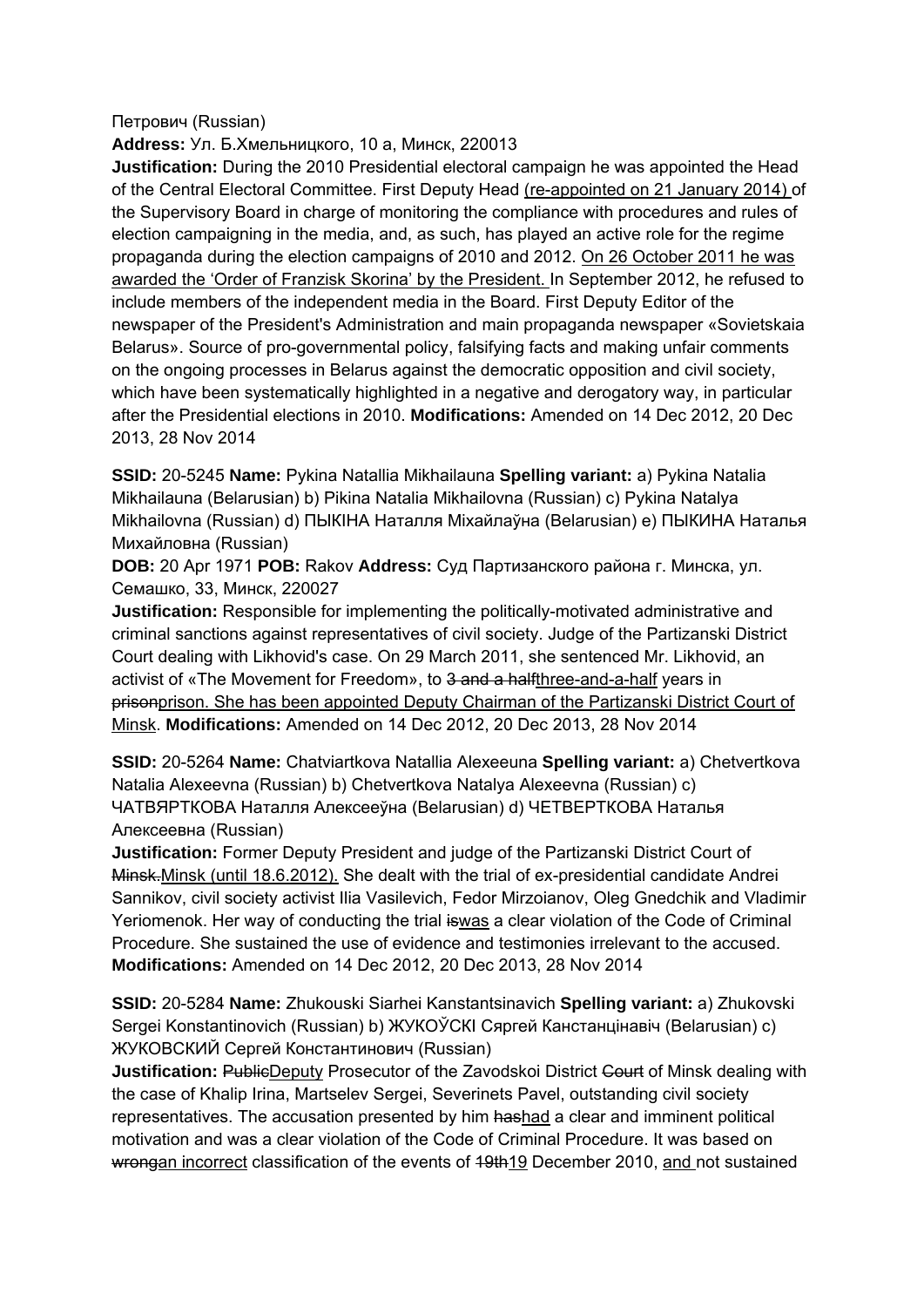by evidences, proofs andor testimonies of witnesses. **Modifications:** Amended on 14 Dec 2012, 20 Dec 2013, 28 Nov 2014

**SSID:** 20-5351 **Name:** Kavaliou Aliaksandr Mikhailavich **Spelling variant:** a) Kovalev Aleksandr Mikhailovich (Russian) b) КАВАЛЕЎ Аляксандр Міхайлавіч (Belarusian) c) КОВАЛЕВ Александр Михайлович (Russian)

**Justification:** Former Director of the prison camp in GorkiHorki. He is responsible for the inhuman treatment of the detainees, especially for persecution and torturous treatment of civil society activist Dmitri Dashkevich, who was imprisoned in relation to the 19 December 2010 elections and the crackdown on civil society and on the democratic opposition. **Modifications:** Amended on 20 Dec 2013, 28 Nov 2014

**SSID:** 20-5362 **Name:** Kornau Uladzimir Uladzimiravich **Spelling variant:** a) Kornov Vladimir Vladimirovich (Russian) b) КОРНАЎ Уладзімір Уладзіміравіч (Belarusian) c) КОРНОВ Владимир Владимирович (Russian)

**Address:** Минский городской суд, ул. Дунина-Марцинкевича, 1Суд Советского района г. Минска, Логойский тракт, 3, Минск, 220092220113 (Tel: +375 17 280 83 40) **Justification:** JudgeHead of the Sovetski District Court of Minsk, former judge at the City Court of Minsk who authorised the rejection of Byalyatski's appeal. Byalyatski was active in defending and providing assistance to those who suffered from repression in relation withto the 19 December 2010 elections and the crackdown on civil society and democratic opposition. **Modifications:** Amended on 20 Dec 2013, 28 Nov 2014

**SSID:** 20-5762 **Name:** Zhuk Alena Siamionauna **Spelling variant:** a) Zhuk Alena Syamionauna (Belarusian) b) Zhuk Elena Semenovna (Russian) c) Zhuk Yelena Semyonovna (Russian) d) ЖУК Алена Сямёнаўна (Belarusian) e) ЖУК Елена Семеновна (Russian)

**Justification:** Judge of Pervomayskij district court in Vitsebsk. On 24 February 2012, she sentenced Syarhei Kavalenka, who has beenwas considered as a political prisoner since the beginning of February 2012in 2012-2013, to two years and one month in prison for violation of probation. Alena Zhuk was directly responsible for violations of the human rights of a person because she denied Syarhei Kavalenka the right to a fair trial. Syarhei Kavalenka was previously given a suspended sentence for hanging out a banned historical white-redwhite flag, a symbol of the opposition movement, in Vitsebsk. The subsequent sentence given by Alena Zhuk was disproportionately harsh given the nature of the crime and not in line with the criminal code of Belarus. The actions of Alena Zhuk constituted a direct violation of the international commitments of Belarus in the field of human rights. **Modifications:**  Amended on 20 Dec 2013, 28 Nov 2014

**SSID:** 20-5774 **Name:** Charnyshou Aleh Anatolievich **Spelling variant:** a) Chernyshev Oleg Anatolievich (Russian) b) ЧАРНЫШОЎ Алег Анатольевiч (Belarusian) c) ЧЕРНЫШЕВ Олег Анатольевич (Russian)

**Address:** КГБ, проспект Независимости, 17, Минск, 210623

**Justification:** Deputy Head of the KGB, in charge of foreign intelligence, since April 2014. Colonel, he was in charge of counter-terrorist unit of the KGBKGB, the «Alpha» unit. He personally participated in inhuman and degrading treatment of opposition activists in the KGB detention centre in Minsk after the crackdown on the post-election protest demonstration in Minsk on 19 December 2010. His actions constituted a direct violation of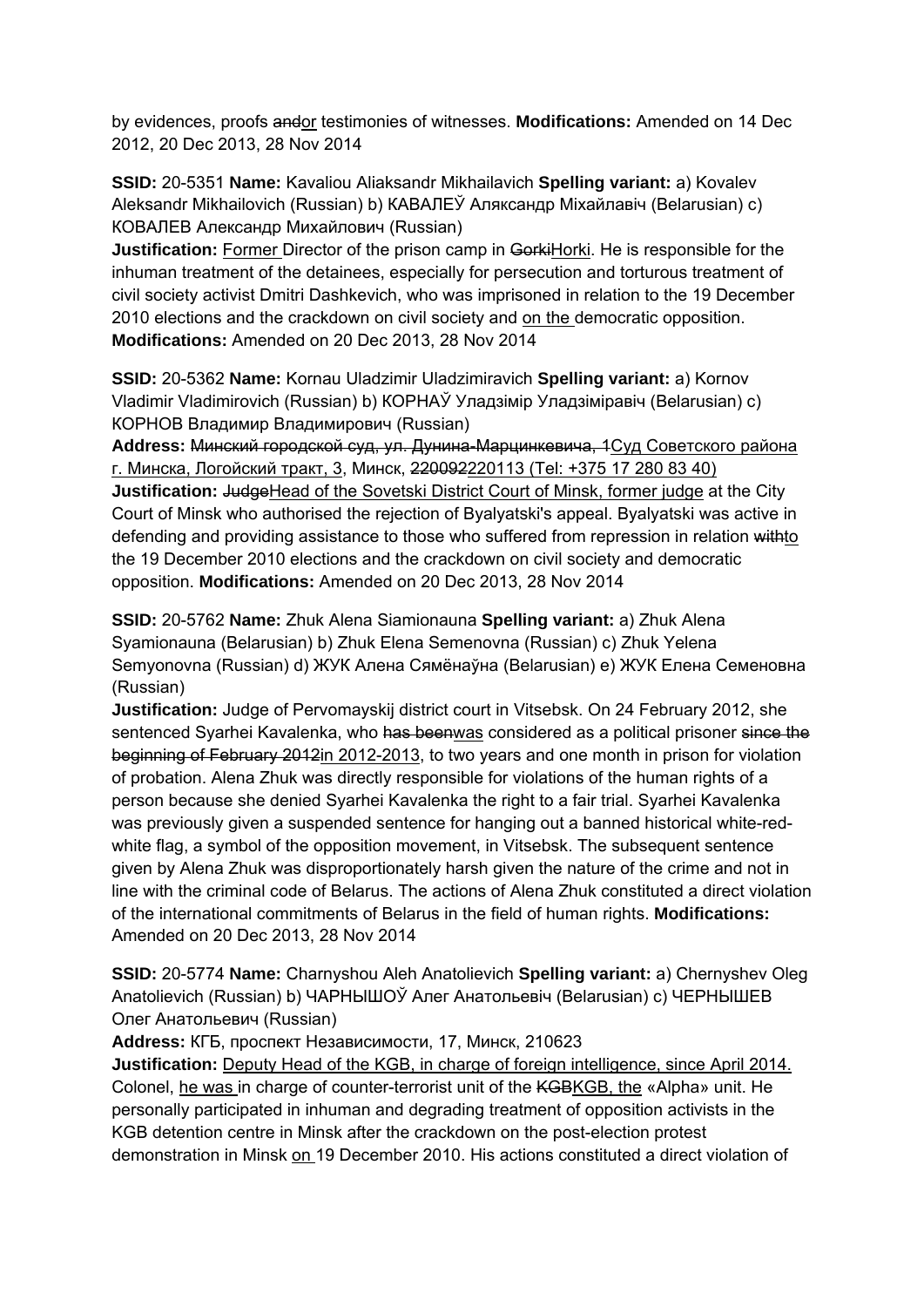the international commitments of Belarus in the field of human rights. **Modifications:**  Amended on 14 Dec 2012, 20 Dec 2013, 28 Nov 2014

**SSID:** 20-5786 **Name:** Traulka Pavel **Spelling variant:** a) Traulko Pavel (Russian) b) ТРАУЛЬКА Павел (Belarusian) c) ТРАУЛЬКО Павел (Russian)

**Justification:** Lieutenant Colonel, former operative of the military counter-intelligence of the KGB (currently head of the press service of the newly formed Investigative Committee of Belarus). He falsified evidence and used threats in order to extort confessions from opposition activists in the KGB detention centre in Minsk after the crackdown on the postelection protest demonstration in Minsk on 19 December 19th, 2010. He was directly responsible for the use of cruel, inhuman or degrading treatment or punishments; and for denying the right to a fair trial. His actions constituted a direct violation of the international commitments of Belarus in the field of human rights. **Modifications:** Amended on 20 Dec 2013, 28 Nov 2014

**SSID:** 20-26393 Name: Kakunin Alexander AleksandrovichAliaksandr Aliaksandravich **Spelling variant:** a) Какунин Aliaxandr Aliaxandravich (Belarusian) b) Какунiн Aleksandr Aleksandravich (Russian) c) Kakunin Alexandr Alexandrovich (Russian) d) Kakunin Александр Александрович (Belarusian) b) Какуніне) Kakunin Аляксандр Аляксандровіч (Russian)

**Justification:** Responsible for inhumane treatment of political prisoners D. Bondarenko, A. Sannikau and A. Beliatski in penal colony IK-2 in Bobruisk. Opposition activists were tortured, denied access to lawyers and placed in the solitary confinement in the penal colony under his supervision. Kakunin put pressure on A. Beliatski and A. Sannikau in order to force them to sign an appeal for pardon. **Other information:** Head of penal colony IK-2 in Bobruisk. **Modifications:** Listed on 20 Dec 2013, amended on 28 Nov 2014

**SSID:** 20-26398 **Name:** Lopatko Alexander Alexandrovich **Spelling variant:** a) Лопатко Александр Александрович (Belarusian) b) Лапатка Аляксандр Аляксандровiч (Russian) **Justification:** Responsible for inhumane treatment of D. DashkevichDashekevich, including tortures and denial of access to legal representationrepresentatives. Lopatko used threatshad a key position in the penal colony where Dashekevich was held and where psychological pressure, including denial of physicalsleep and sexual violence in orderisolation, was applied to force D. Dashkevich into signing an appeal for pardonpolitical prisoners including Mr Dashekevich. **Other information:** Deputy Head of penal colony IK-9 in Mazyr. **Modifications:** Listed on 20 Dec 2013, amended on 28 Nov 2014

**SSID:** 20-26403 **Name:** Trutko YuriyTrutka Iury Igorevich **Spelling variant:** a) Trutka Yury Igorevich (Belarusian) b) Trutko Iury Igorevich (Russian) c) Trutko Yurij Igorevich (Russian) d) Trutko Yuri Igorevich (Russian) e) ТРУТКA Юрый Iгаравич (Belarusian) f) Трутко Юрий Игоревич (BelarusianRussian)

**Justification:** Responsible for inhumane and cruel treatment of political prisoners  $\overline{D}$ . Bondarenko, A. Sannikau and A. Beliatski in penal colony IK-2 in Bobruisk. Opposition activists were tortured, denied access to legal representation and placed in the solitary confinement in the penal colony under his supervision. Trutko put pressure on A. Beliatski and A. Sannikau in order to force them to sign an appeal for pardon. **Other information:** Deputy Head of penal colony IK-2 in Bobruisk. **Modifications:** Listed on 20 Dec 2013, amended on 28 Nov 2014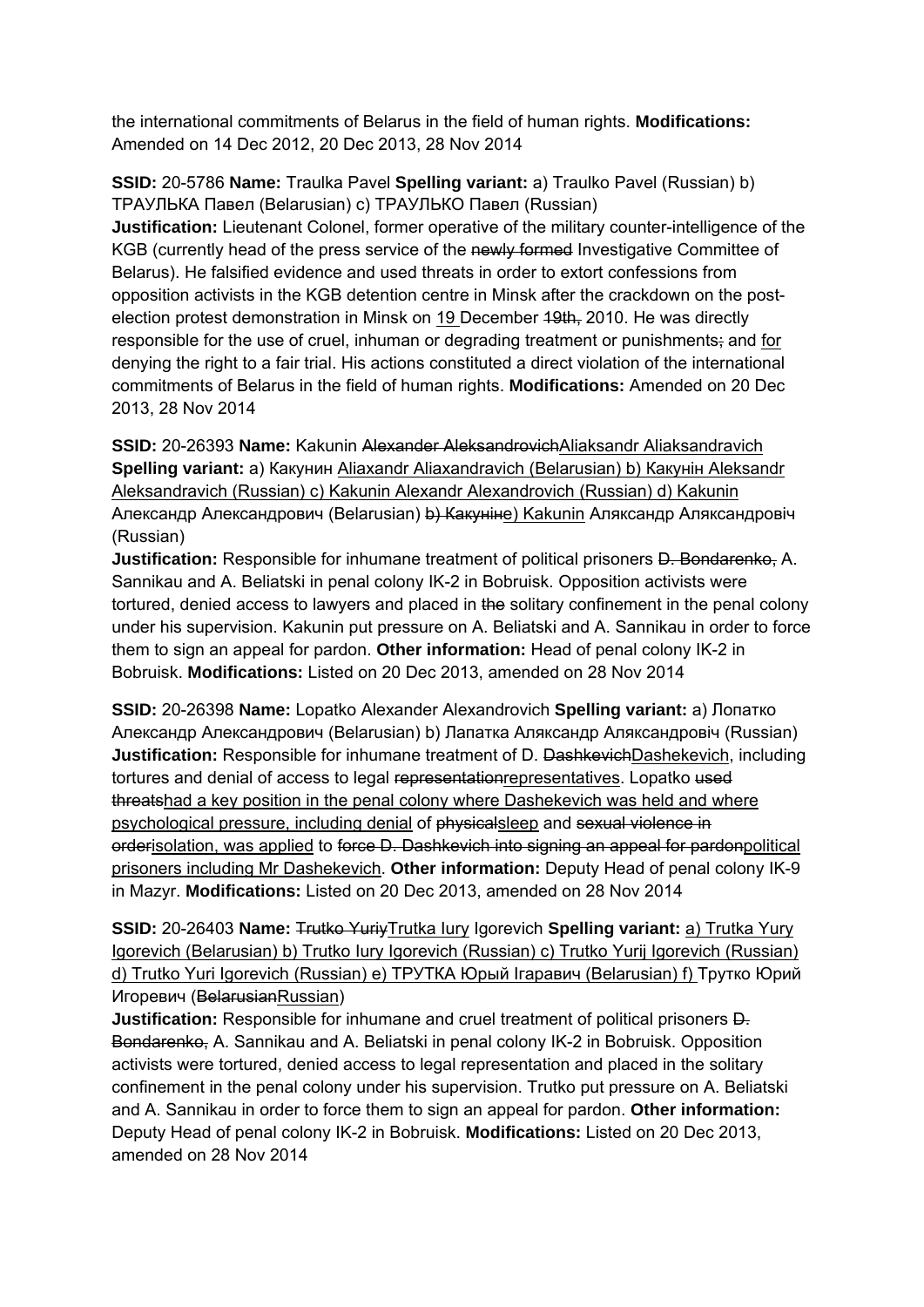**SSID:** 20-28110 **Name:** Volkov Vitaliy Nikolayevich **Spelling variant:** a) Волкаў Віталь Мiкалаевiч (Belarusian) b) Волков Виталий Николаевич (Russian)

**Justification:** Judge at the regional court in Shklov. In January 2012 he decided to transfer former Presidential candidate and opposition activist N. Statkevich to a closed- type prison in Mogilov on the mere basis of alleged violations of the rules of imprisonment in Shklov penal colony IK-17. This decision has thus led to breaches of N. Statkevich's human rights including sleep deprivation and threatening his health. **Modifications:** Listed on 5 Aug 2014, amended on 28 Nov 2014

# **Entities**

**SSID:** 20-5802 **Name:** Beltechexport **Spelling variant:** ЗАО Белтехэкспорт (Russian) **Address:** Nezavisimost ave., 86-B, Minsk, 220012 (Tel: (+375 17) 263-63-83, Fax: (+375 17) 263-90-12)

**Justification:** Entity formerly owned by Vladimir Peftiyev. Its majority shareholder is Dmitry Gurinovich, Mr Peftiev's former advisor in Velcom. Beltechexport benefits from the regime as thea main exporter of arms and military equipment owned by the state or produced by stateowned companies. It supports and provides revenue toin Belarus, which requires authorisation from the Lukashenka regime by its sale of armsBelarusian authorities. **Modifications:** Amended on 14 Dec 2012, 20 Dec 2013, 28 Nov 2014

**SSID:** 20-5836 **Name:** BeltekhBeltech Holding **Spelling variant:** Белтех Холдинг (Belarusian)

**Justification:** Entity formerly owned by Vladimir Peftiyev. Its majority shareholder is Dmitry Gurinovich, Mr Peftiyev's former advisor in Velcom. BenefitsBeltech Holding benefits from and supports the Lukashenka regime, in particular through Beltechexport, which is part of BeltekhBeltech Holding. Beltechexport benefits from the regime as thea main exporter of arms and military equipment owned by in Belarus, which requires authorisation from the state or produced by state-owned companies. It supports and provides revenue to the Lukashenka regime by its sale of armsBelarusian authorities. **Modifications:** Amended on 14 Dec 2012, 20 Dec 2013, 28 Nov 2014

# **De-listed**

## **Individuals**

**SSID:** 20-4462 **Name:** Kastsian Siarhei Ivanavich **Spelling variant:** a) Kostian Sergei Ivanovich (Russian) b) Kostyan Sergey Ivanovich (Russian) c) КАСЦЯН Сяргей Іванавіч (Belarusian) d) КОСТЯН Сергей Иванович (Russian)

**DOB:** 15 Jan 1941 **POB:** Usokhi, Mogilev district

**Justification:** Former Chairman of the Foreign Affairs Committee of the Lower House. Chairman of the pro-regime Belarusian Slavic Committee. Important figure in the Lukashenko regime. **Modifications:** Amended on 14 Dec 2012, 20 Dec 2013, de-listed on 28 Nov 2014

**SSID:** 20-4469 **Name:** Orda Mikhail Siarheevich **Spelling variant:** a) Orda Mikhail Sergeievich (Russian) b) ОРДА Міхаіл Сяргеевіч (Belarusian) c) ОРДА Михаил Сергеевич (Russian)

**DOB:** 28 Sep 1966 **POB:** Diatlovo (Дятлово), Grodno district (Гродненской области) **Address:** пр. Победителей, д. 7, Минск, 220004 **Identification document:** ID card No.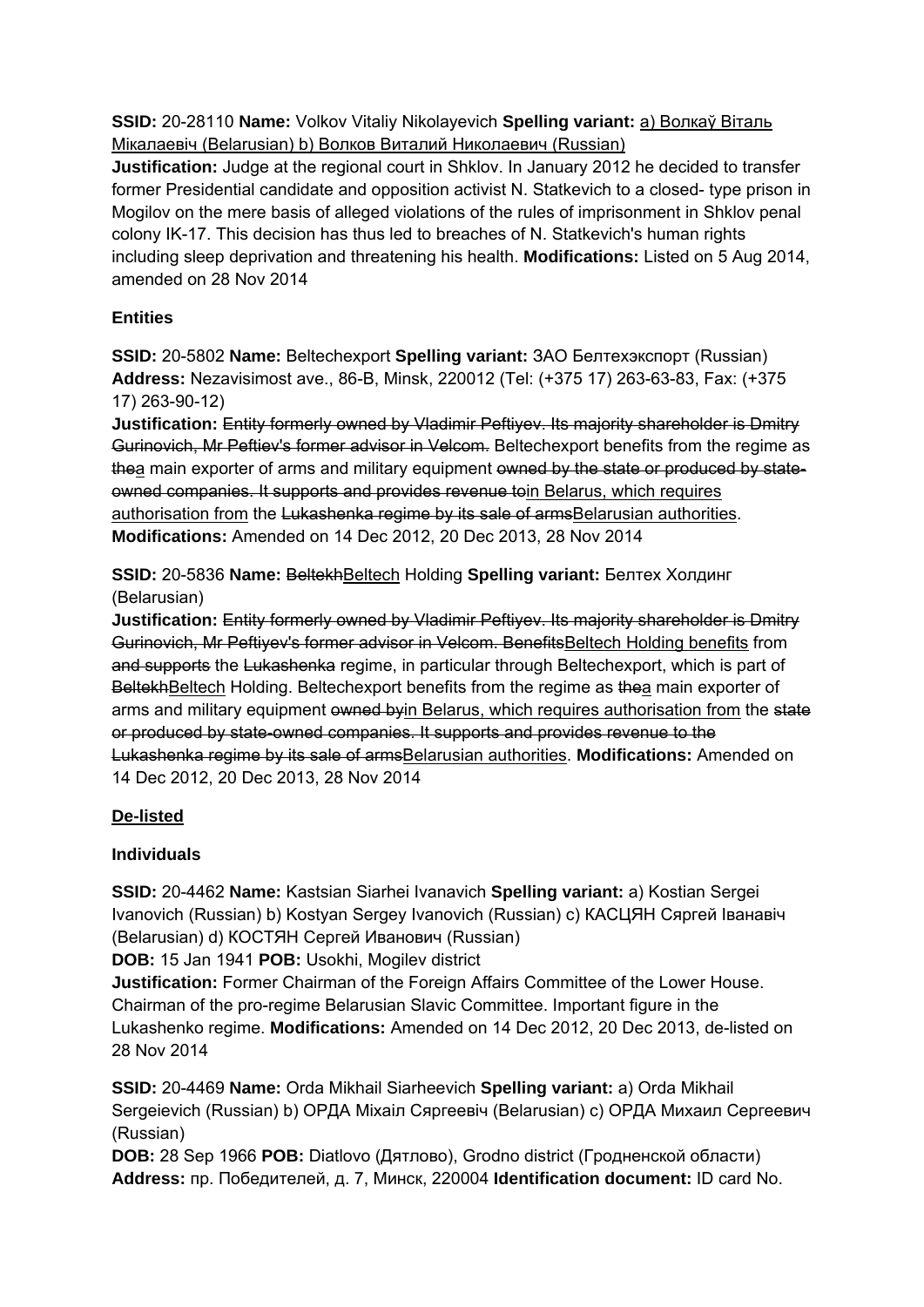#### 3280966A011PB2, Belarus

**Justification:** Has actively undermined democracy in Belarus. Head of the Representation of the Permanent Committee of the Union State in Minsk. Former Member of the Lower House and a former leader of BRSM (Belarusian youth union). In particular, in the latter position, he was the main organiser behind actions by BRSM activists against peaceful demonstrators protesting against the fraudulent Presidential elections in 2006. **Modifications:** Amended on 14 Dec 2012, 20 Dec 2013, de-listed on 28 Nov 2014

**SSID:** 20-4533 **Name:** Kaliada Aliaksandr Mikhailavich **Spelling variant:** a) Koleda Aleksandr Mikhailovich (Russian) b) КАЛЯДА Аляксандр Міхайлавіч (Belarusian) c) КОЛЕДА Александр Михайлович (Russian)

**DOB:** 21 Mar 1958 **Identification document:** ID card No. 3210358C033PB6, Belarus **Justification:** Director General for Human resources in the Brest regional administration. Former Member of the Central Election Committee, former Chairman of the Regional Election Committee of the Brest region for the Presidential election of 2010. As a Member of the Central Electoral Commission, he was responsible for the violations of international electoral standards in the Presidential elections in 2006 and 2010 in the Brest region. **Modifications:** Amended on 14 Dec 2012, 20 Dec 2013, de-listed on 28 Nov 2014

**SSID:** 20-4648 **Name:** Guseu Aliaksei Viktaravich **Spelling variant:** a) Gusev Aleksei Viktorovich (Russian) b) Gusev Alexey Viktorovich (Russian) c) ГУСЕЎ Аляксей Вiктаравіч (Belarusian) d) ГУСЕВ Алексей Викторович (Russian)

**Justification:** Responsible for organising and implementing the dissemination of falsified information through the state-controlled media. Former first Deputy Director of the Information and Analytical Centre of the President's Administration. A source and voice of state propaganda, which provokes, supports and justifies the repression of the democratic opposition and of civil society. democratic opposition and civil society are systematically highlighted in a negative and derogatory way using falsified information. **Modifications:**  Amended on 14 Dec 2012, 20 Dec 2013, de-listed on 28 Nov 2014

**SSID:** 20-4704 **Name:** Kisialiova Nadzeia Mikalaeuna **Spelling variant:** a) Kisyaliova Nadzeya Mikalaeuna (Belarusian) b) Kiseleva Nadezhda Nikolaevna (Russian) c) КИСЯЛЕВА Надзея Мiкалаеўна (Belarusian) d) КИСЕЛЕВА Надежда Николаевна (Russian)

**Identification document:** ID card No. 4280558A069PB9, Belarus

**Justification:** Has actively undermined democracy in Belarus. As a former Member of the Central Electoral Commission, she was responsible for the violations of international electoral standards in the Presidential elections on 19 December 2010. **Modifications:**  Amended on 14 Dec 2012, 20 Dec 2013, de-listed on 28 Nov 2014

**SSID:** 20-4708 **Name:** Padaliak Eduard Vasilievich **Spelling variant:** a) Padalyak Eduard Vasilyevich (Belarusian) b) Podoliak Eduard Vasilievich (Russian) c) Podolyak Eduard Vasilyevich (Russian) d) ПАДАЛЯК Эдуард Васільевіч (Belarusian) e) ПОДОЛЯК Эдуард Васильевич (Russian)

**Justification:** Deputy Chairman of the pro-regime Belarusian scientific-industrial association. Has actively undermined democracy in Belarus. As a former Member of the Central Electoral Commission, he was responsible for the violations of international electoral standards in the Presidential elections on 19 December 2010. **Modifications:** Amended on 14 Dec 2012, 20 Dec 2013, de-listed on 28 Nov 2014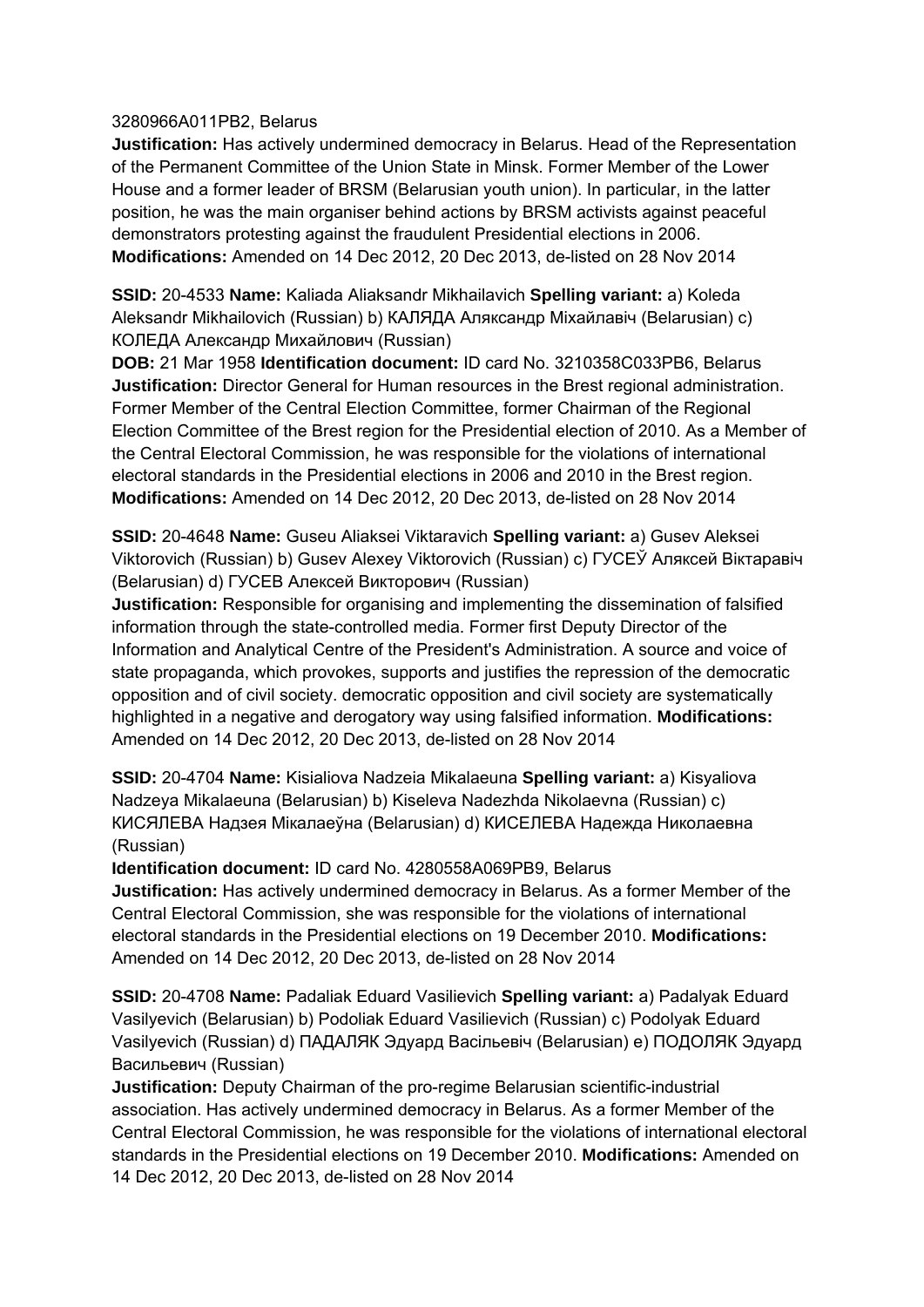**SSID:** 20-4724 **Name:** Krukouski Viachaslau Iafimavich **Spelling variant:** a) Krukouski Vyachaslau Yafimavich (Belarusian) b) Kriukovski Viacheslav Iefimovich (Russian) c) Kryukovski Vyacheslav Yefimovich (Russian) d) КРУКОЎСКI Вячаслаў Яфімавіч (Belarusian) e) КРЮКОВСКИЙ Вячеслав Ефимович (Russian)

**Justification:** Former Head of Regional Election Commission of the Vitebsk region for the Presidential election of 2010. As Chairman of a Regional Electoral Commission, he was responsible for the violations of international electoral standards in the Presidential elections on 19 December 2010 in the Vitebsk region. **Modifications:** Amended on 14 Dec 2012, 20 Dec 2013, de-listed on 28 Nov 2014

**SSID:** 20-4728 **Name:** Stosh Mikalai Mikalaevich **Spelling variant:** a) Stosh Nikolai Nikolaevich (Russian) b) СТОШ Мікалай Мікалаевіч (Belarusian) c) СТОШ Николай Николаевич (Russian)

**Justification:** Former Head of Regional Election Commission of the Gomel region for the Presidential election of 2010. As Chairman of a Regional Electoral Commission, he was responsible for the violations of international electoral standards in the Presidential elections on 19 December 2010 in the Gomel region. **Modifications:** Amended on 14 Dec 2012, 20 Dec 2013, de-listed on 28 Nov 2014

**SSID:** 20-4987 **Name:** Mikhalchanka Aliaksei Yakaulevich **Spelling variant:** a) Mikhalchanka Aliaksei Iakaulevich (Belarusian) b) Mikhalchenko Aleksei Yakovlevich (Russian) c) Mikhalchenko Aleksei Iakovlevich (Russian) d) Mikhalchenko Alexey Yakovlevich (Russian) e) Mikhalchenko Alexey Iakovlevich (Russian) f) МIХАЛЬЧАНКА Аляксей Якаўлевiч (Belarusian) g) МИХАЛЬЧЕНКО Алексей Яковлевич (Russian) **DOB:** 1973

**Justification:** Journalist of the state TV channel ONT with senior and influential position. He is the anchorman of the TV programme «That is how it is». This programme is an instrument of state propaganda on TV, which supports and justifies the repression of the democratic opposition and of civil society. The opposition and civil society are systematically highlighted in a negative and derogatory way using falsified information. He was particularly active in this regard after the crackdown on peaceful demonstrations on 19 December 2010 and on subsequent protests. **Modifications:** Amended on 14 Dec 2012, 20 Dec 2013, de-listed on 28 Nov 2014

**SSID:** 20-4991 **Name:** Taranda Aliaksandr Mikhailavich **Spelling variant:** a) Taranda Aleksandr Mikhailovich (Russian) b) ТАРАНДА Аляксандр Міхайлавіч (Belarusian) c) ТАРАНДА Александр Михайлович (Russian)

**Address:** Ул. Б.Хмельницкого, 10 а, Минск, 220013

**Justification:** Deputy Editor of the newspaper of the President's Administration and main propaganda newspaper «Sovietskaia Belarus». Responsible for relaying state propaganda in the printed press, which supported and justified the repression of the democratic opposition and of civil society, systematically highlighted in a negative and derogatory way using falsified and untrue information, in particular after the Presidential elections in 2010. **Modifications:** Amended on 14 Dec 2012, 20 Dec 2013, de-listed on 28 Nov 2014

**SSID:** 20-4995 **Name:** Gardzienka Siarhei Aliaksandravich **Spelling variant:** a) Gordienko Sergei Aleksandrovich (Russian) b) Gordiyenko Sergey Aleksandrovich (Russian) c) ГАРДЗIЕНКА Сяргей Аляксандравіч (Belarusian) d) ГОРДИЕНКО Сергей Александрович (Russian)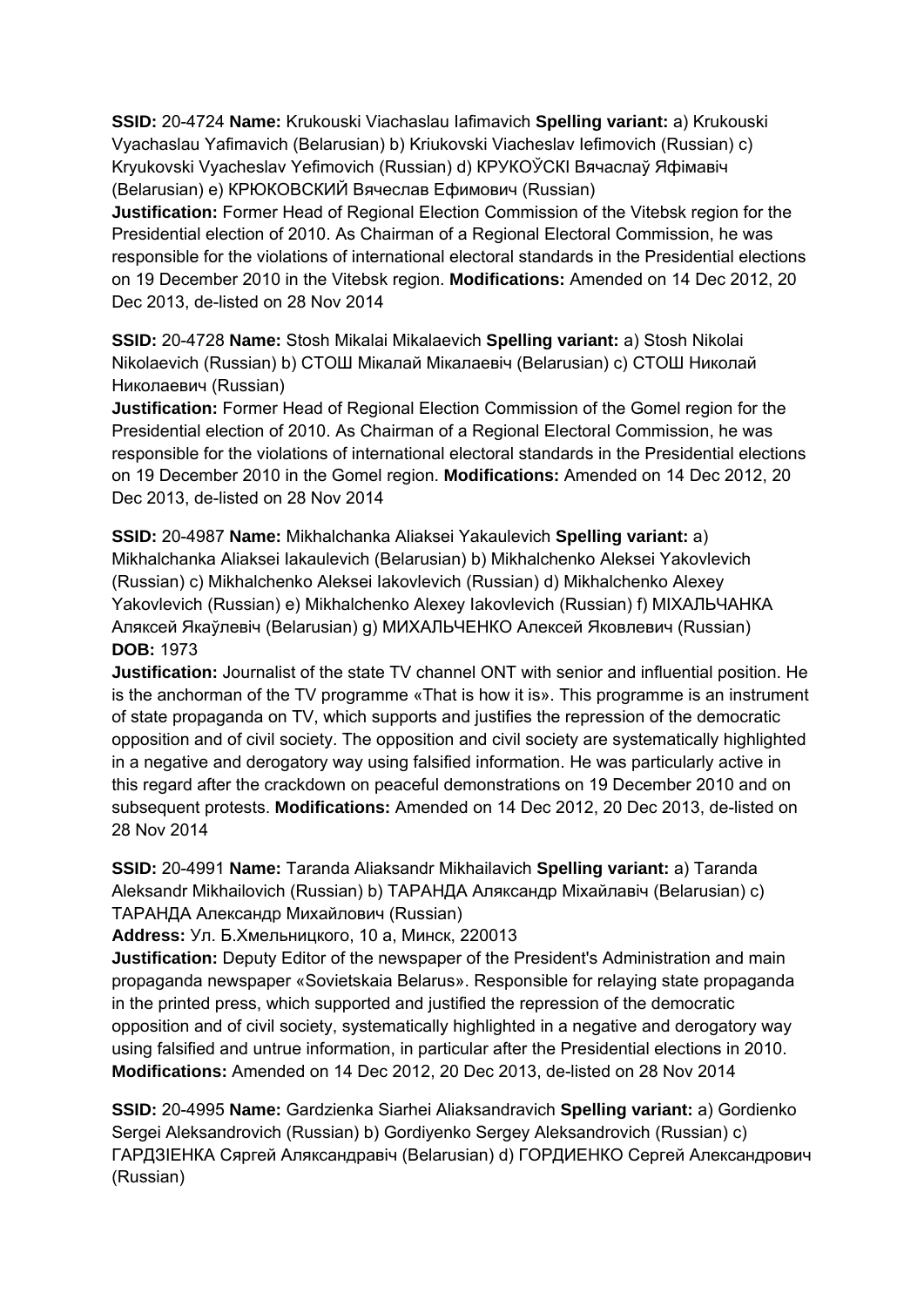#### **Address:** Ул. Б.Хмельницкого, 10 а, Минск, 220013

**Justification:** Deputy Editor of the newspaper of the President's Administration and main propaganda newspaper «Sovietskaia Belarus». Responsible for relaying state propaganda in the printed press, which has supported and justified the repression of the democratic opposition and of civil society, systematically highlighted in a negative and derogatory way using falsified and untrue information, in particular after the Presidential elections in 2010. **Modifications:** Amended on 14 Dec 2012, 20 Dec 2013, de-listed on 28 Nov 2014

**SSID:** 20-4999 **Name:** Tarapetskaia Halina Mikhailauna **Spelling variant:** a) Tarapetskaya Halina Mikhailauna (Belarusian) b) Toropetskaia Galina Mikhailovna (Russian) c) Toropetskaya Galina Mikhailovna (Russian) d) ТАРАПЕЦКАЯ Галіна Міхайлаўна (Belarusian) e) ТОРОПЕЦКАЯ Галина Михайловна (Russian)

**Address:** Ул. Б.Хмельницкого, 10 а, Минск, 220013

**Justification:** Deputy Editor of the newspaper of the President's Administration and main propaganda newspaper «Sovietskaia Belarus». Responsible for relaying the state propaganda in the printed press, which has provoked, supported and justified the repression of the democratic opposition and of civil society, systematically highlighted in a negative and derogatory way using falsified information, in particular after the Presidential elections in 2010. **Modifications:** Amended on 14 Dec 2012, 20 Dec 2013, de-listed on 28 Nov 2014

**SSID:** 20-5039 **Name:** Khadanovich Aliaksandr Alyaksandrauvich **Spelling variant:** a) Khodanovich Aleksandr Aleksandrovich (Russian) b) ХАДАНОВIЧ Аляксандр Аляксандравіч (Belarusian) c) ХOДАНОВИЧ Александр Александрович (Russian) **Justification:** Former judge at the Central District Court of the city of Minsk. He was directly involved in the judicial repression of the peaceful demonstrators on 19 December 2010. On 20 December 2010, he sentenced civil society activist Uladzimir Kozhych to 14 days in jail. On 31 January 2011, he sentenced civil society activist Maksim Viniarski to 10 days in jail for his participation in a demonstration in support of political prisoners. On 24 and 26 October 2011, he sentenced civil society activists Alyaksandr Valantsevich and Alyaksandr Saldatsenka to 7 days in jail. On 9 January 2012, he sentenced civil society activist Mikita Kavalenka to 15 days in jail for his participation in a one-minute action in support of political prisoners. The way he conducted the trials was a clear violation of the Code of Criminal Procedure. He sustained the use of evidence and testimonies irrelevant to the accused. **Modifications:** Amended on 14 Dec 2012, 20 Dec 2013, de-listed on 28 Nov 2014

**SSID:** 20-5052 **Name:** Tsitsiankova Alena Viktarauna **Spelling variant:** a) Titenkova Elena Viktorovna (Russian) b) Titenkova Yelena Viktorovna (Russian) c) ЦIЦЯНКОВА Алена Віктараўна (Belarusian) d) ТИТЕНКОВА Елена Викторовна (Russian)

**Address:** Минская областная юридическая консультация no. 1, ул.Красная, 18, Минск, 220005

**Justification:** Former Judge at the Partizanski District Court of the city of Minsk. She was directly involved in the judicial repression of the peaceful demonstrators on 19 December 2010. On 20 December 2010, she sentenced civil society activists Anton Hulak to 15 days in jail, Ales Milinets, Paval Kamarou to 12 days in jail, and Siarhei Piatrushyn to 11 days in jail. In July 2011, she sentenced other activists to 5 and 10 days in jail. The way she conducted the trials was a clear violation of the Code of Criminal Procedure. She sustained the use of evidence and testimonies irrelevant to the accused. **Modifications:** Amended on 14 Dec 2012, 20 Dec 2013, de-listed on 28 Nov 2014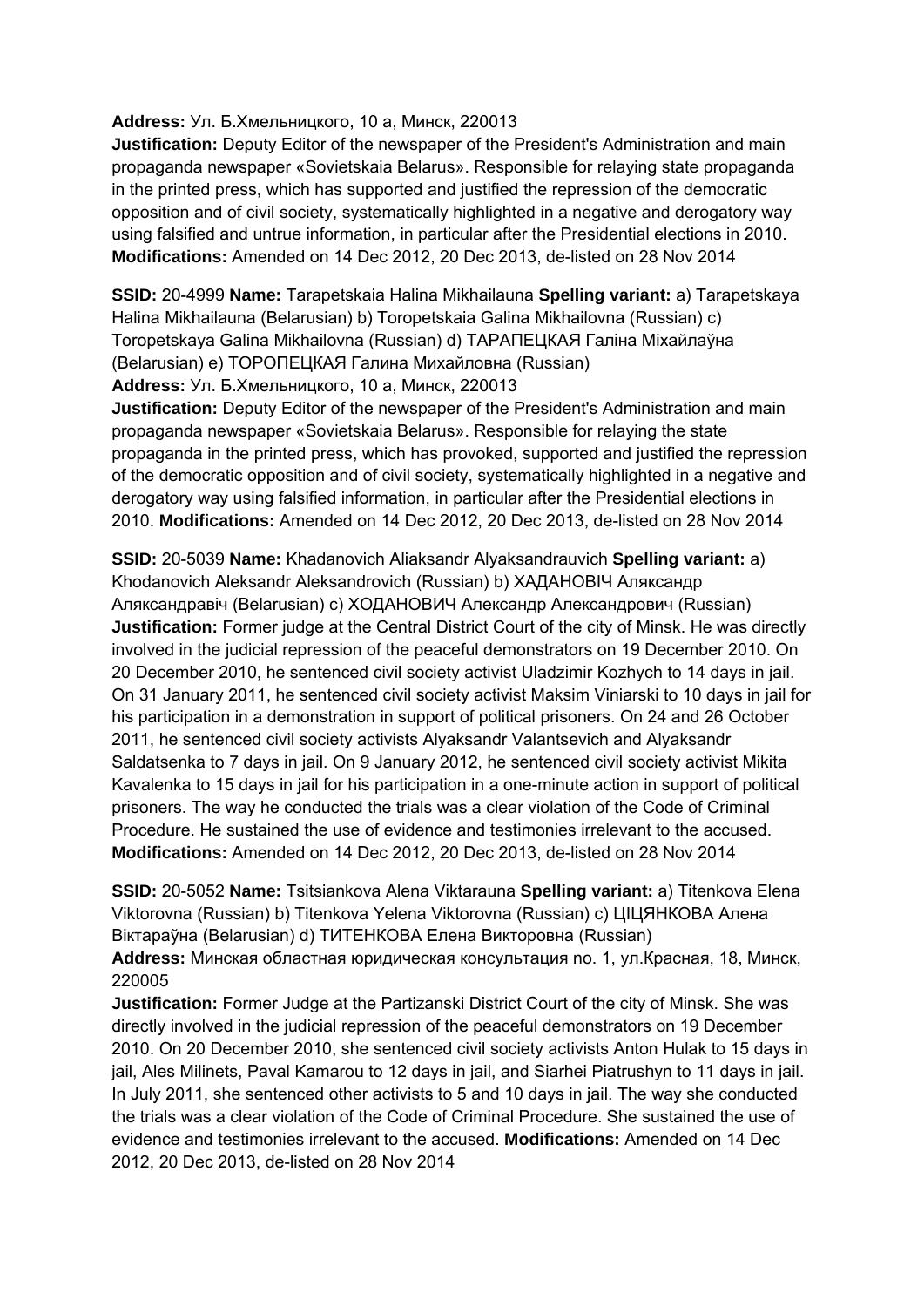**SSID:** 20-5214 **Name:** Kukharchyk Piotr Dzmitryevich **Spelling variant:** a) Kukharchik Piotr Dmitrievich (Russian) b) КУХАРЧЫК Петр Дзмітрыевіч (Belarusian) c) КУХАРЧИК Петр Дмитриевич (Russian)

**DOB:** 22 Feb 1945 **Identification document:** ID card No. 3220345A033PB9, Belarus **Justification:** Rector of Minsk State Pedagogical University. Responsible for the expulsion of students involved in protests following the December 2010 elections. **Modifications:**  Amended on 14 Dec 2012, 20 Dec 2013, de-listed on 28 Nov 2014

**SSID:** 20-5222 **Name:** Chasnouski Mechyslau Edvardavich **Spelling variant:** a) Chesnovski Mechislav Edvardovich (Russian) b) ЧАСНОЎСКI Мечыслаў Эдвардавіч (Belarusian) c) ЧЕСНОВСКИЙ Мечислав Эдвардович (Russian)

**DOB:** 18 May 1948 **POB:** Kotevshina, District of Volozhyn, Minsk region **Address:** Brest State University бульвар Космонавтов, 21, кабинет no. 223, Брест, 224016 **Justification:** Rector of Brest State University. Responsible for the expulsion of students involved in protests following the December 2010 elections. **Modifications:** Amended on 14 Dec 2012, 20 Dec 2013, de-listed on 28 Nov 2014

**SSID:** 20-5239 **Name:** Akulich Sviatlana Rastsislavauna **Spelling variant:** a) Okulich Svetlana Rostislavovna (Russian) b) АКУЛIЧ Святлана Расціславаўна (Belarusian) c) ОКУЛИЧ Светлана Ростиславовна (Russian)

**DOB: a)** 27 Aug 1948 **b)** 1949

**Justification:** Responsible for implementing the politically-motivated administrative and criminal sanctions against representatives of civil society. Former judge of the Pukhovichi District Court (retired since 8 September 2011). She unlawfully rejected in March 2011 the motion of Natalia Ilinich to restore her position as teacher of the Secondary School in Talkov City (sacked in January 2011). **Modifications:** Amended on 14 Dec 2012, 20 Dec 2013, delisted on 28 Nov 2014

**SSID:** 20-5256 **Name:** Aliaksandrau Dzmitry Piatrovich **Spelling variant:** a) Aleksandrov Dmitri Petrovich (Russian) b) АЛЯКСАНДРAЎ Дзмітрый Пятровіч (Belarusian) c) АЛЕКСАНДРОВ Дмитрий Петрович (Russian)

**Justification:** Former judge of the Supreme Economic Court, Councellor in the Court of the Eurasian Economic Community (since 19 November 2012). He sustained the ban of the independent «Autoradio» station on 29 March 2011. The radio station had been transmitting the electoral programme of Mr. Sannikov, one of the opposition candidates in the Presidential election of December 2010. **Modifications:** Amended on 14 Dec 2012, 20 Dec 2013, de-listed on 28 Nov 2014

**SSID:** 20-5300 **Name:** Peftsieu Uladzimir Paulavich **Spelling variant:** a) Peftsiyeu Uladzimir Paulavich (Belarusian) b) Peftiev Vladimir Pavlovich (Russian) c) Peftiyev Vladimir Pavlovich (Russian) d) ПЕФЦIЕЎ Уладзімір Паулавiч (Belarusian) e) ПЕФТИЕВ Владимир Павлович (Russian)

**DOB:** 1 Jul 1957 **POB:** Berdyansk, Zaporozhskaya Oblast, Ukraine **Identification document:** Passport No. MP2405942, Belarus

**Justification:** Person associated with President Lukashenka, Viktar Lukashenka and Dzmitry Lukashenka. Benefits from and supports the Lukashenka regime. Provides economic advice to President Lukashenka and is a key financial sponsor of the Lukashenka regime through his business interests which include BT Telecommunications.

**Modifications:** Amended on 14 Dec 2012, 20 Dec 2013, de-listed on 28 Nov 2014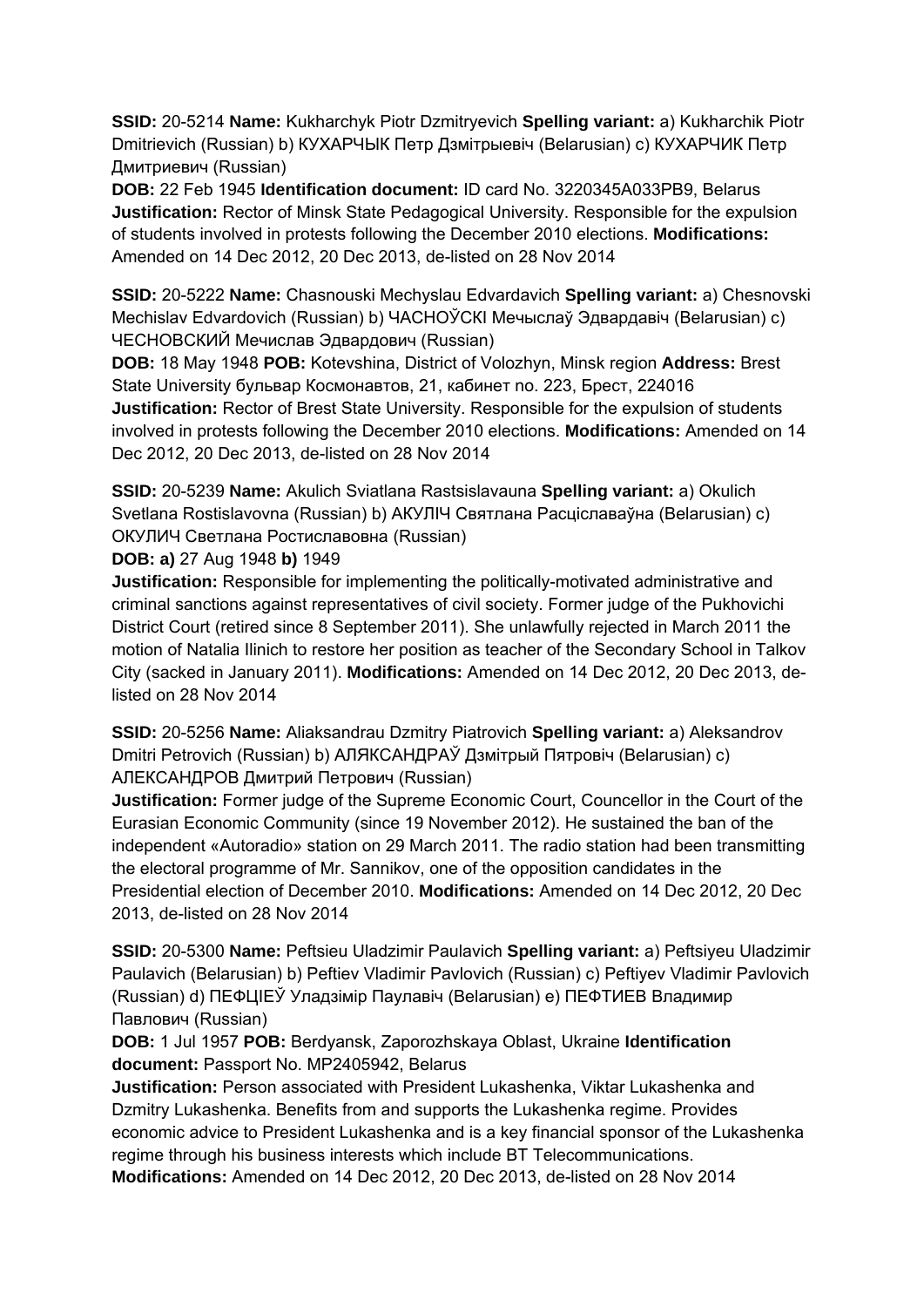**SSID:** 20-5335 **Name:** Krot Ihar Uladzimiravich **Spelling variant:** a) Krot Igor Vladimirovich (Russian) b) КРОТ Ігар Уладзіміравіч (Belarusian) c) КРОТ Игорь Владимирович (Russian)

**Justification:** Former Judge of the City Court of Minsk. As associate judge, he dismissed the appeal against the sentence of the political activist Vasili Parfenkov. The trial was a clear violation of the Code of Criminal Procedure. **Modifications:** Amended on 14 Dec 2012, 20 Dec 2013, de-listed on 28 Nov 2014

**SSID:** 20-5486 **Name:** Reliava Aksana Anatolyeuna **Spelling variant:** a) Raliava Aksana Anatolyeuna (Belarusian) b) Relyava Aksana Anatolieuna (Belarusian) c) РЭЛЯВА Аксана Анатольеўна (Belarusian) d) РAЛЯВА Аксана Анатольеўна (Belarusian) e) РЕЛЯВО Оксана Анатольевна (Russian)

**Address:** Суд Советского района г. Минска, Логойский тракт, 3, Минск, 220113 **Justification:** Judge at Sovetski District Court of Minsk. In 2010–2011 she fined or sentenced the following representatives of civil society for their peaceful protests: a) 2011.06.23, Khalyezin Yuri, 20 daily base units (700 000 BLR); b) 2011.06.23, Rutski Alyaksandr, 20 daily base units (700 000 BLR); c) 2011.03.28, Ivashkevich Viktar, 10 days in prison; d) 2010.12.21, Asmanaw Arsen, 15 days in prison; e) 2010.12.20, Kudlayew Alyaksandr, 30 daily base units; f) 2010.12.20, Tryputsin Vitaut, 15 days in prison; g) 2010.12.20, Assipenka Andrey, 15 days in prison; h) 2010.12.20, Ardabatski Dzyanis, 15 days in prison; i) 2010.12.20, Kazlowski Andrey, 15 days in prison and 1 050 000 BLR. On 29 April 2013, she sentenced the activists Ihar Trukhanavich and Aliaksandr Tarnahurski for their active participation in the sanctioned Chernobyl march in Minsk. Repeatedly imposed prison terms and large fines against those involved in peaceful protests and as a result bears responsibility for the repression of civil society and of the democratic opposition in Belarus. **Modifications:** Amended on 14 Dec 2012, 20 Dec 2013, de-listed on 28 Nov 2014

**SSID:** 20-5722 **Name:** Sheiko Ina Valerieuna **Spelling variant:** a) Shaiko Іna Valerieuna (Belarusian) b) Sheyko Іna Valerieuna (Belarusian) c) Sheyko Inna Valerievna (Russian) d) Sheiko Inna Valeryevna (Russian) e) ШЭЙКО Iна Валер'еўна (Belarusian) f) ШAЙКО Iна Валер'еўна (Belarusian) g) ШЕЙКО Инна Валерьевна (Russian) **Justification:** Former judge at Central District Court of Minsk. In 2011 she fined or sentenced the following representatives of civil society for their peaceful protests: a) 2011.07.21, Shapavalaw Paval, 12 days in prison; b) 2011.07.21, Ivanyuk Yawhen, 12 days in prison; c) 2011.07.14, Khadzinski Paval, 25 daily base units (875 000 BLR); d) 2011.06.23, Sudnik Andrey, 25 daily base units (875 000 BLR); e) 2011.06.23, Yatskow Usevalad, 30 daily base units (1 050 000 BLR); f) 2011.04.28, Kudlaew Alyaksandr, 50 daily base units (1 750 000 BLR). Repeatedly imposed prison terms and large fines against those involved in peaceful protests and, as a result, she was responsible for the repression of civil society and of the democratic opposition in Belarus. **Modifications:** Amended on 20 Dec

2013, de-listed on 28 Nov 2014

**SSID:** 20-5740 **Name:** Yuferytsyn Dzmitry Viktaravich **Spelling variant:** a) Iuferytsyn Dzmitry Viktaravich (Belarusian) b) Yuferitsyn Dmitri Viktorovich (Russian) c) Yuferitsin Dmitri Viktorovich (Russian) d) Iuferitsyn Dmitry Viktorovich (Russian) e) ЮФЕРЫЦЫН Дзмітрый Віктаравіч (Belarusian) f) ЮФЕРИЦЫН Дмитрий Викторович (Russian) **Justification:** Former judge at Leninski District Court of Minsk. In 2010 he fined or sentenced the following representatives of civil society for their peaceful protests: a) 2010.12.20, Charukhin Kanstantsin, 30 daily base units (1 050 000 BLR); b) 2010.12.20,